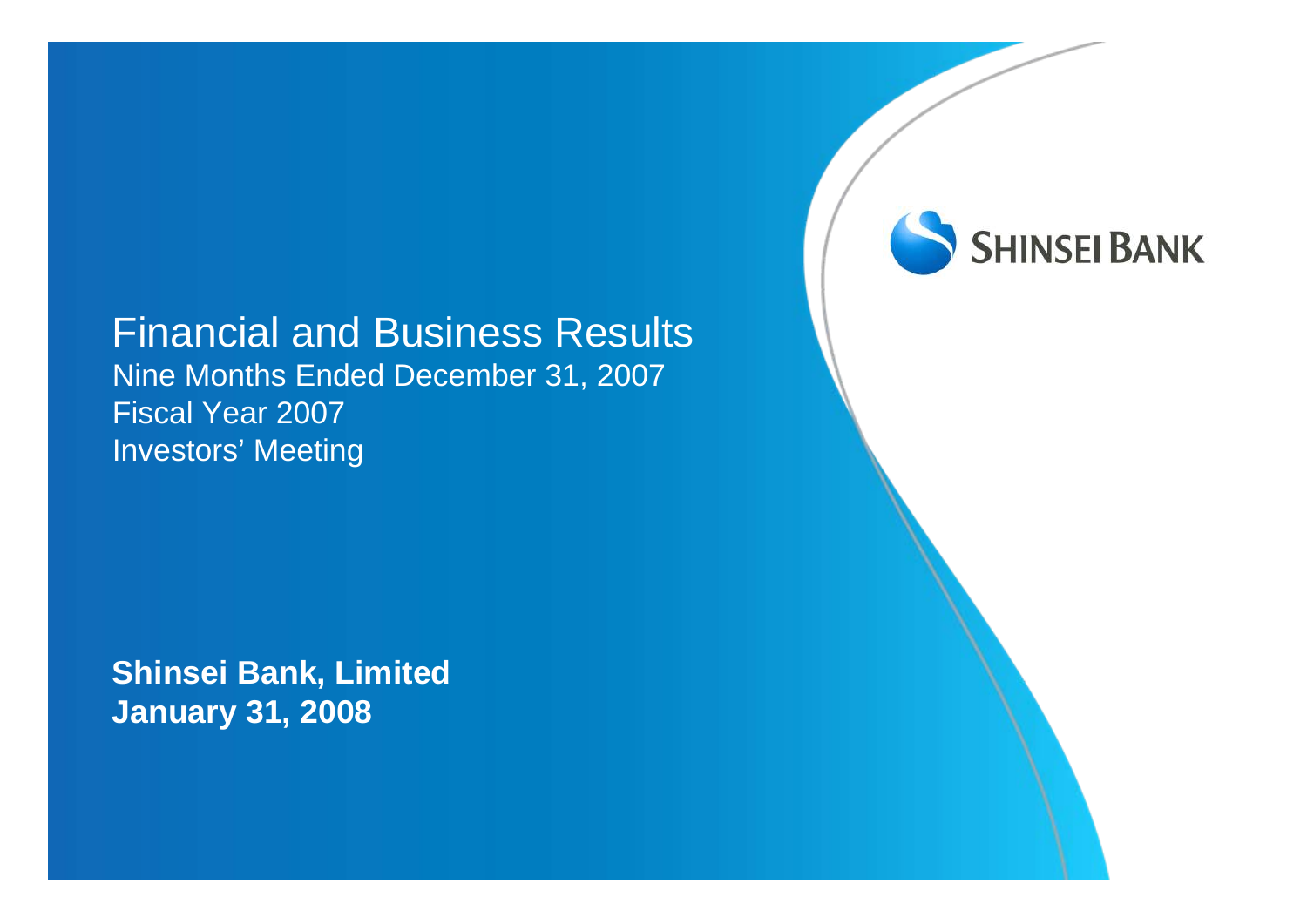# **Forward Looking Statement**

- $\checkmark$  The following materials contain statements that constitute forward-looking statements, plans for the future, management targets, etc. relating to the Company and its subsidiaries. These forward-looking statements are based on current assumptions of future events and trends, which may be incorrect. Actual results may differ materially from those in the statements as a result of various factors.
- $\checkmark$  Unless otherwise noted, the financial data contained in these materials are presented under Japanese GAAP. The Company disclaims any obligation to update or to announce any revision to forward-looking statements to reflect future events or developments. Unless otherwise specified, all the financials are shown on a consolidated basis.
- $\checkmark$  Information concerning financial institutions other than the Company and its subsidiaries are based on publicly available information.
- $\checkmark$  These materials do not constitute an invitation or solicitation of an offer to subscribe for or purchase any securities and neither this document nor anything contained herein shall form the basis for any contract or commitment whatsoever.

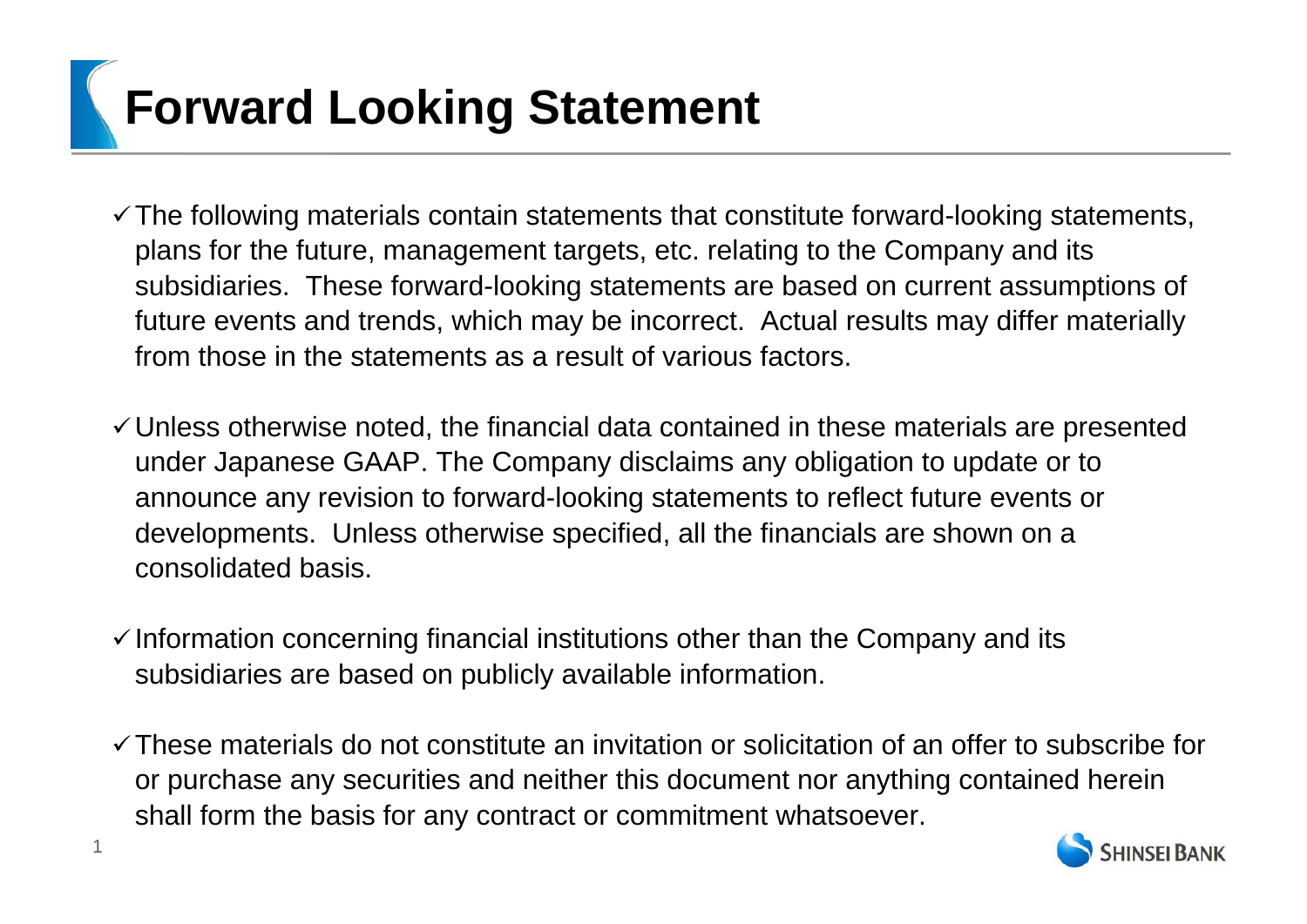

Y



**Thierry Porté, President and Chief Executive Officer**

#### **Financing and Asset Quality**

**Rahul Gupta, Senior Managing Executive Officer, Chief Financial Officer**

- » **Funding Composition**
- » **Financial Stability and Asset Quality**
- » **Credit Ratings**

#### **The Three Strategic Business Pillars**

**Rahul Gupta, Senior Managing Executive Officer, Chief Financial Officer**

- » **Institutional Banking**
- » **Retail Banking**
- » **Consumer and Commercial FinanceSHINKI Co., Ltd.: Hitoshi Tsunemine, President**

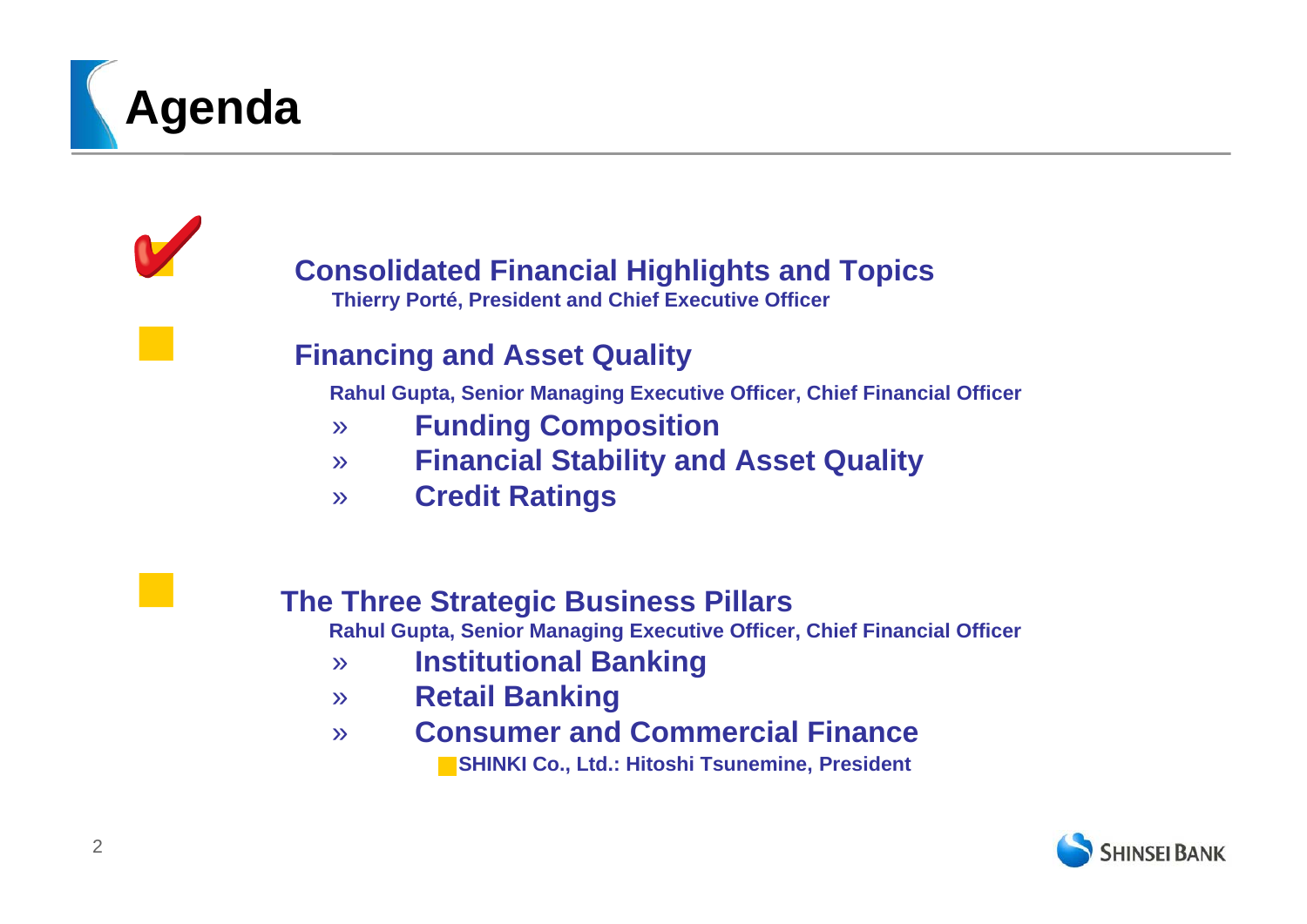# **Consolidated Financial Summary: Nine Months Ended December 31, 2007**

¾Strengthening business for future growth with firm balance sheet and solid capital ratios

|                                           |           |           | JPY BN          |
|-------------------------------------------|-----------|-----------|-----------------|
|                                           | 2007.4-12 | 2006.4-12 | <b>Change %</b> |
| <b>Total Revenue</b>                      | 208.9     | 215.7     | $-3.2%$         |
| <b>Ordinary Business Profit</b>           | 91.3      | 103.2     | $-11.6%$        |
| Net Income                                | 33.5      | 47.1      | $-28.9%$        |
| Diluted Net Income Per Share (JPY)        | 18.33     | 24.29     | $-24.5%$        |
| ROA (Annualized)                          | 0.4%      | 0.6%      |                 |
| <b>ROE (Fully Diluted and Annualized)</b> | 6.9%      | 7.8%      |                 |
|                                           | 2007.12   | 2007.3    | Change %        |
| <b>Total Assets</b>                       | 11,848.1  | 10,837.6  | $+9.3%$         |
| Diluted Equity Per Share (JPY)            | 355.25    | 355.09    | 0.0%            |
| <b>Total Capital Adequacy Ratio</b>       | 12.10%    | 13.13%    |                 |
| <b>Tier I Capital Ratio</b>               | 7.45%     | 8.11%     |                 |
| Non-Performing Loan Ratio*                | 0.71%     | 0.53%     |                 |

\*Non-performing loan ratio under the Financial Revitalization Law on a non-consolidated basis



**JPY BN**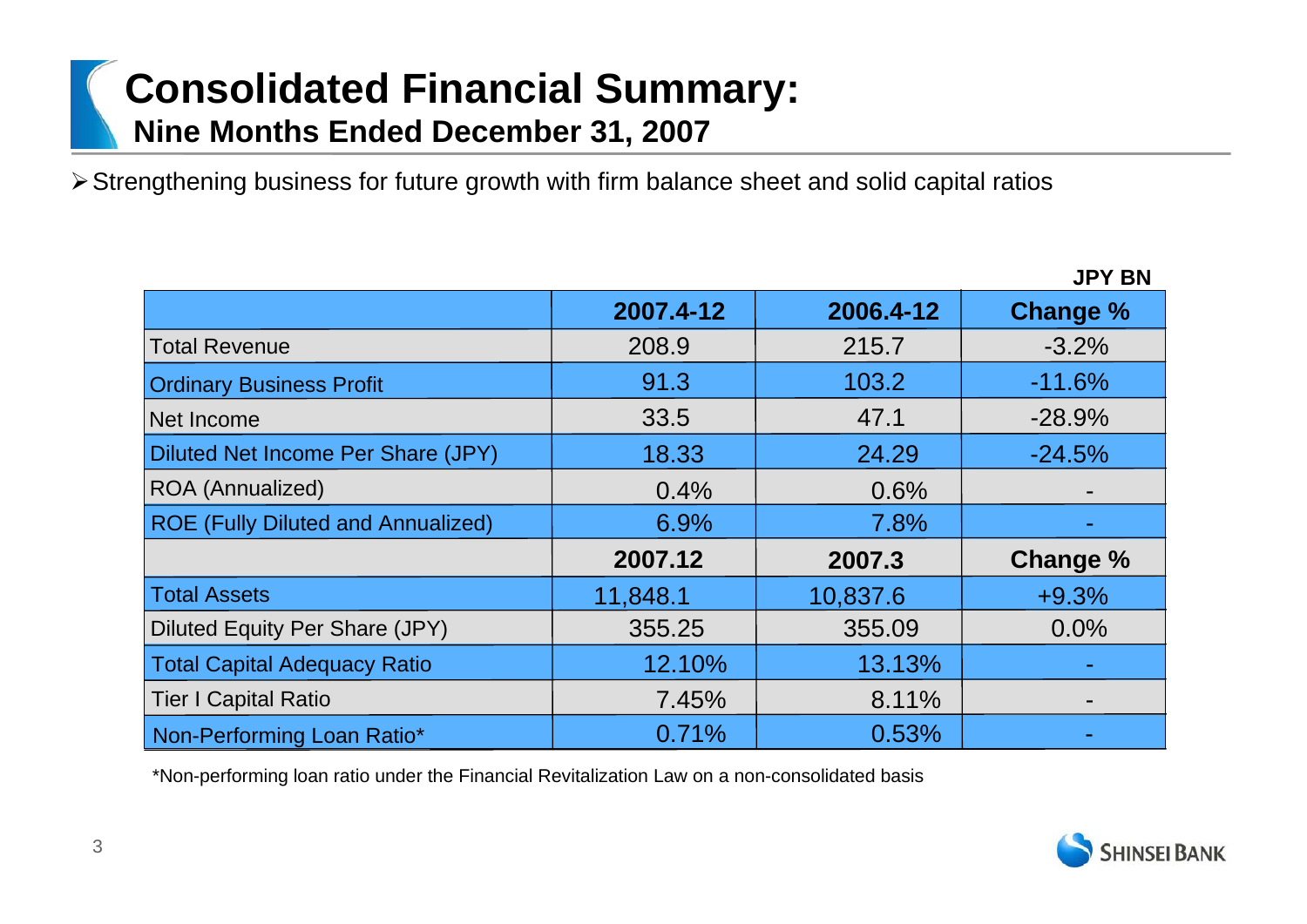# **Total Assets: Growth and Diversification**

¾Total assets up 9.3% on March 31, 2007 due mainly to an increase in call loans, loans and securities

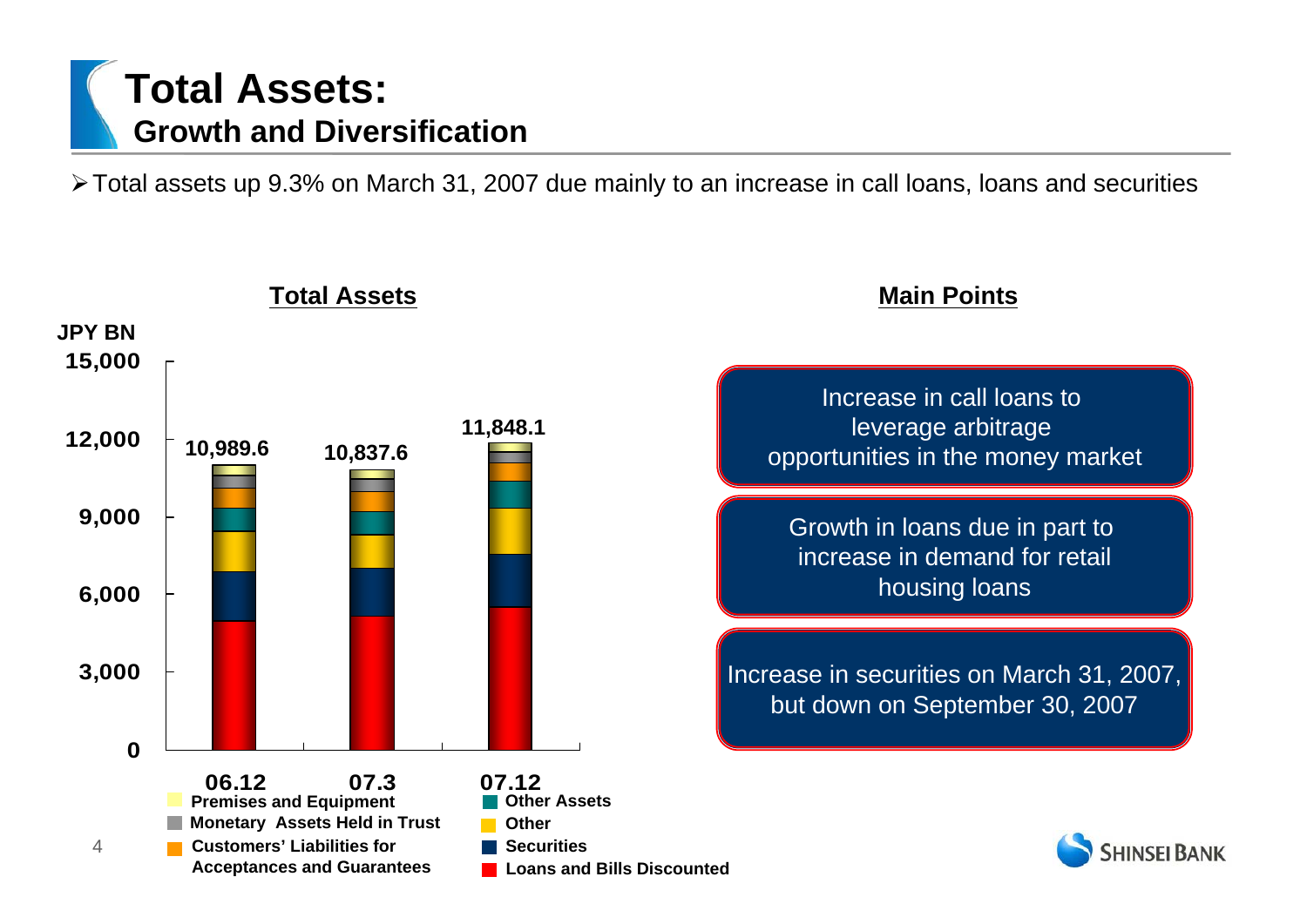# **Total Revenues: Net Interest Income, Non-Interest Income and Net Interest Margin**

¾Revenues down due to lower revenues in Institutional and Retail Banking businesses ¾Net interest margin up reflecting higher loan spreads

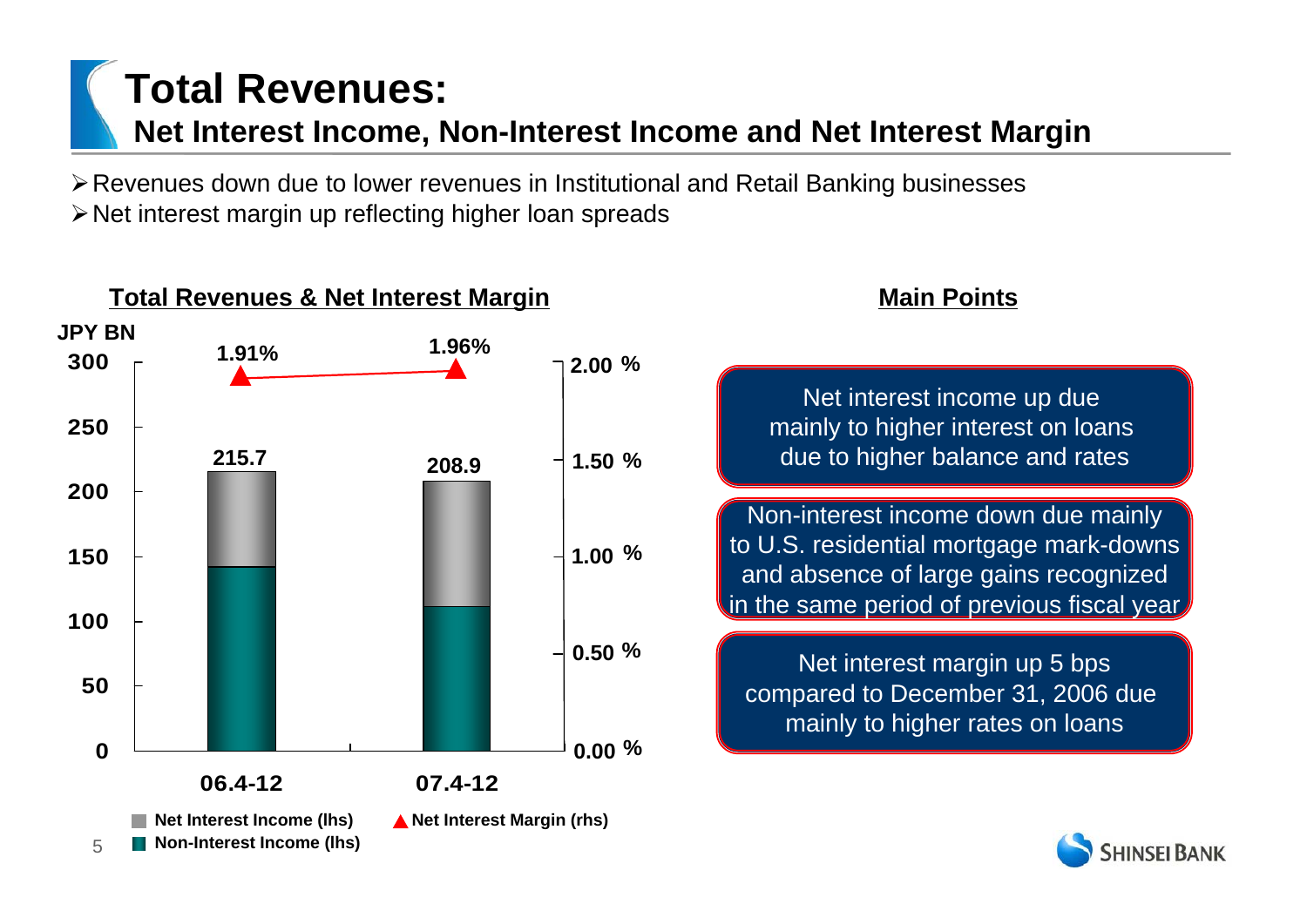# **Ordinary Business Profits:**

¾Ordinary business profits down due to lower revenues and higher expenses

**030609012015006.4-12 07.4-12 Ordinary Business Profit 103.291.3JPY BN**

**Main Points**

Rise in expenses related to customer-driven activities and inclusionof Shinki's expenses from 3Q FY07 led to higher expenses

Favorable results in Consumer and Commercial Finance business helped balance lower contribution fromInstitutional and Retail Banking operations

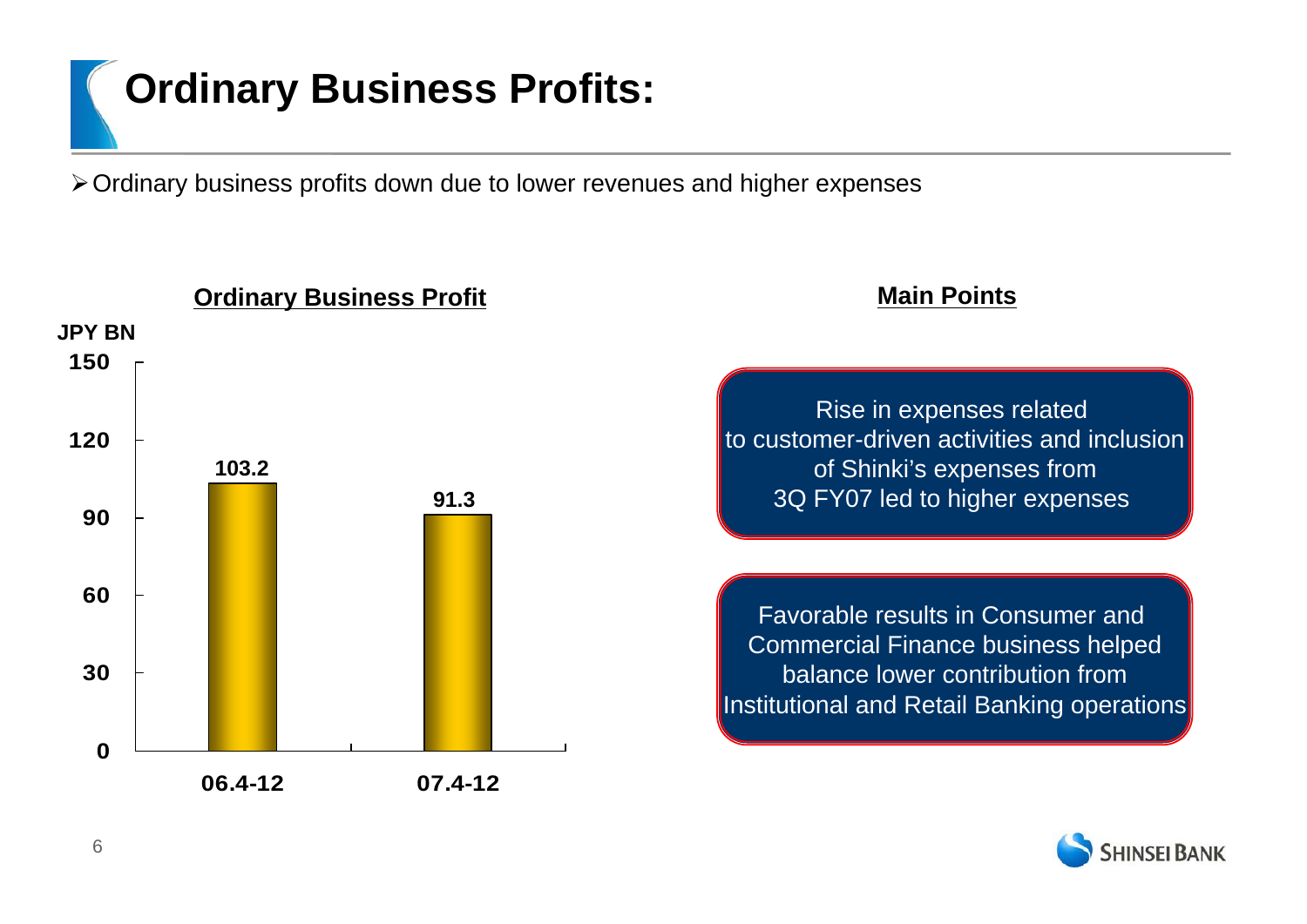# **Net Income:**

¾Net income lower due mainly to mark-downs and reserves related to U.S. residential mortgage exposure



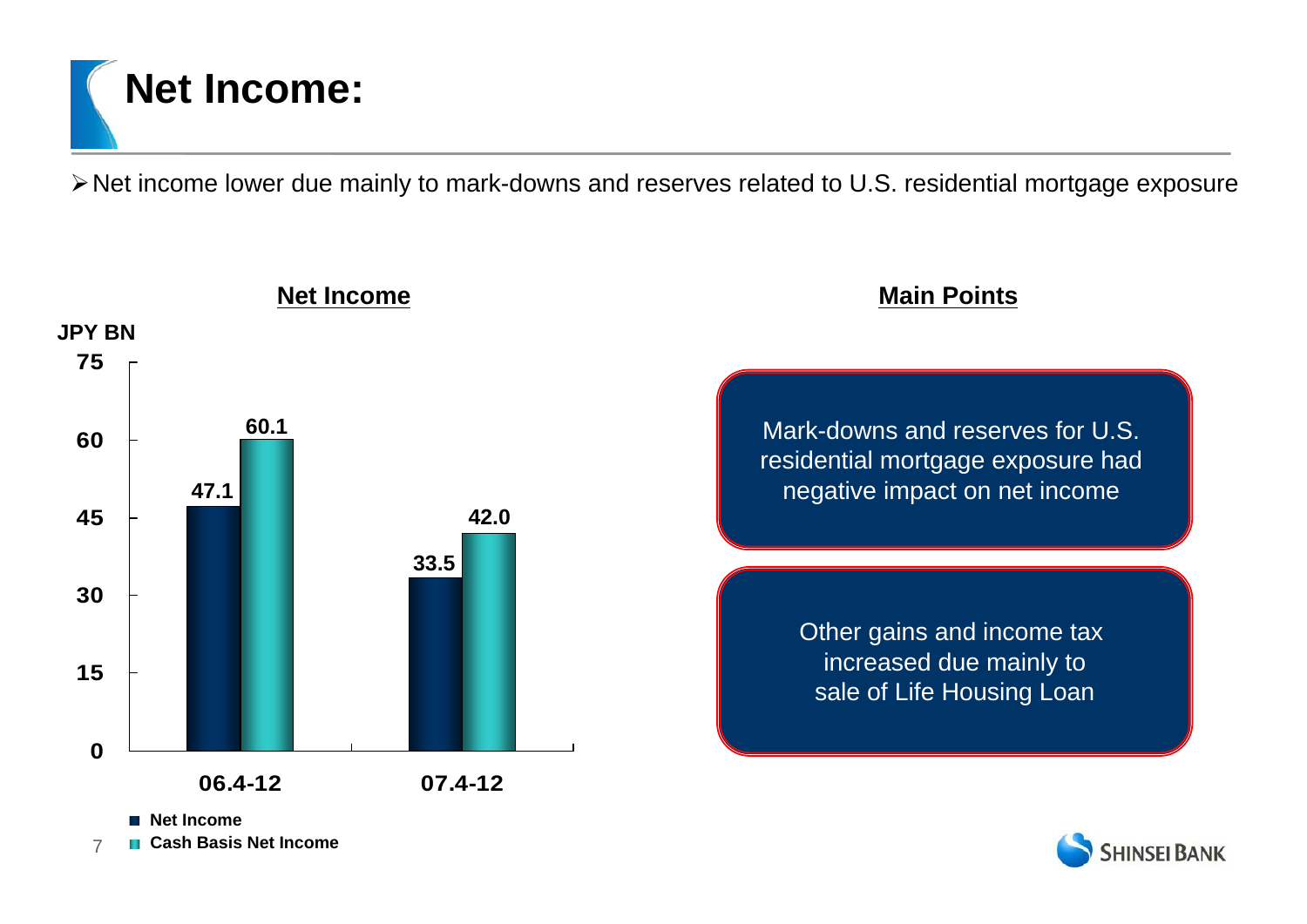# **U.S. Residential Mortgage Market Exposure: Mark-Downs and Reserves**

¾Mark-downs and reserves of US\$202 million (JPY22.8 billion) in first nine months of fiscal year 2007

 $\checkmark$  Net exposure, after mark-downs and provisions, to U.S. residential mortgage market aggregates to less than US\$300 million as at December 31, 2007

#### **Total Mark-Downs and Reserves Related to U.S. Residential Mortgages**

US\$ Million

|                       | 2006 Fiscal Year           | 2007 Fiscal Year |                                              |                                   |  |
|-----------------------|----------------------------|------------------|----------------------------------------------|-----------------------------------|--|
|                       | 4Q (Jan 1-Mar 31,<br>2007) | 2007)            | 1Q (Apr 1-Jun 30, 2Q (July 1-Sep 30<br>2007) | <b>3Q (Oct 1-Dec</b><br>31, 2007) |  |
| Mark-<br><b>Downs</b> | 12                         | $*17$            | $*48$                                        | $*40$                             |  |
| <b>Reserves</b>       | 5                          | $*$ <sup>*</sup> | $**107$                                      | $***-11$                          |  |
| <b>Total</b>          | 17                         | 17               | <b>155</b>                                   | 29                                |  |

\* Total mark-downs of US\$106 million (JPY12.0 billion) in the nine months ended December 31, 2007

\*\* Total reserves of US\$95 million (JPY10.8 billion) in the nine months ended December 31, 2007

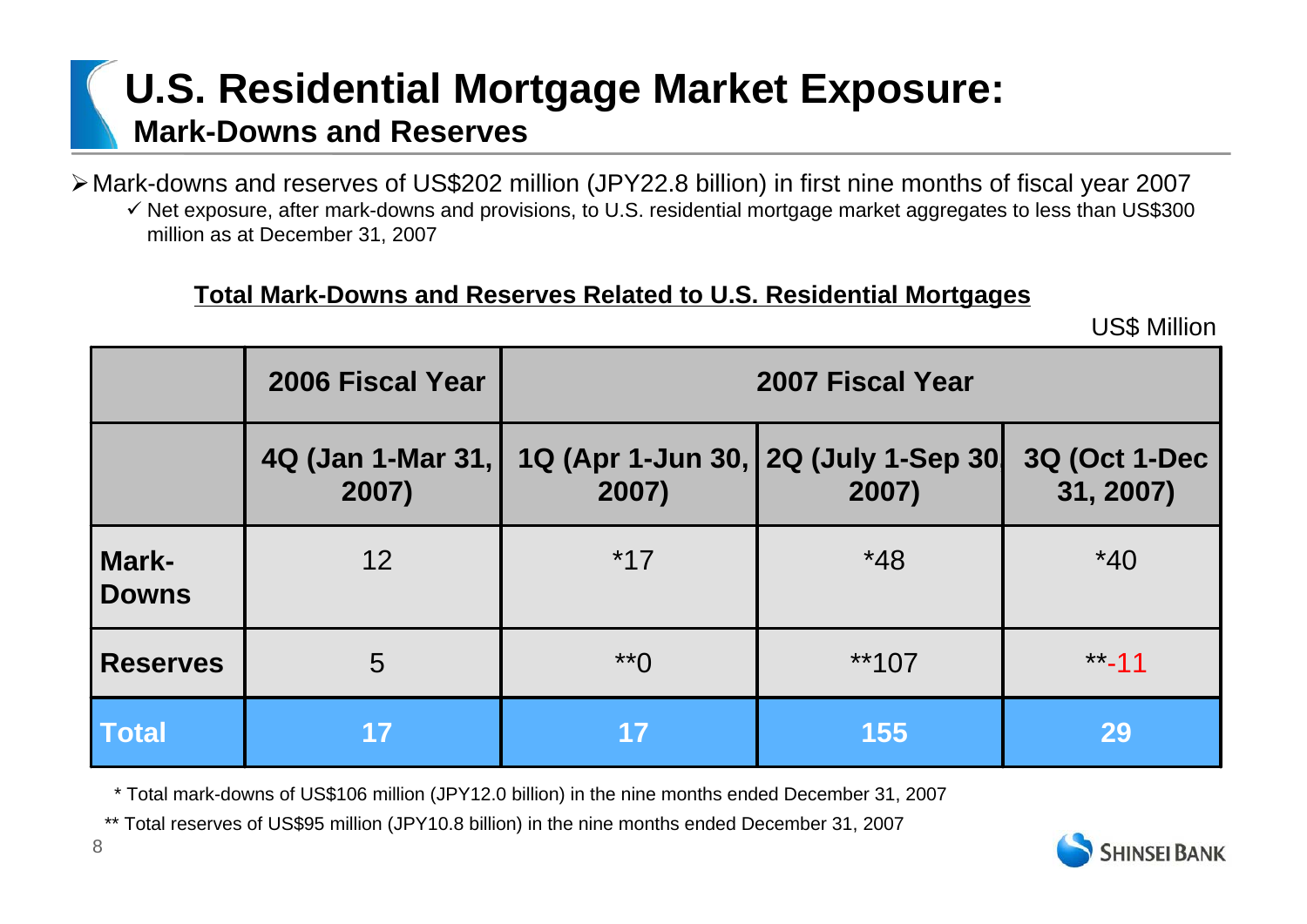# **Results of Shinki Rights Offering: Shinki Becomes Subsidiary**

¾Shinsei Bank's share in Shinki increased from 36.4% to 67.7% as a result of making a full subscription to the Shinki rights offering by subscribing to 76,822,572 shares for 7.6 billion yen in December 2007  $\checkmark$  Shinki has been accounted for as a consolidated subsidiary from the third quarter of fiscal year 2007





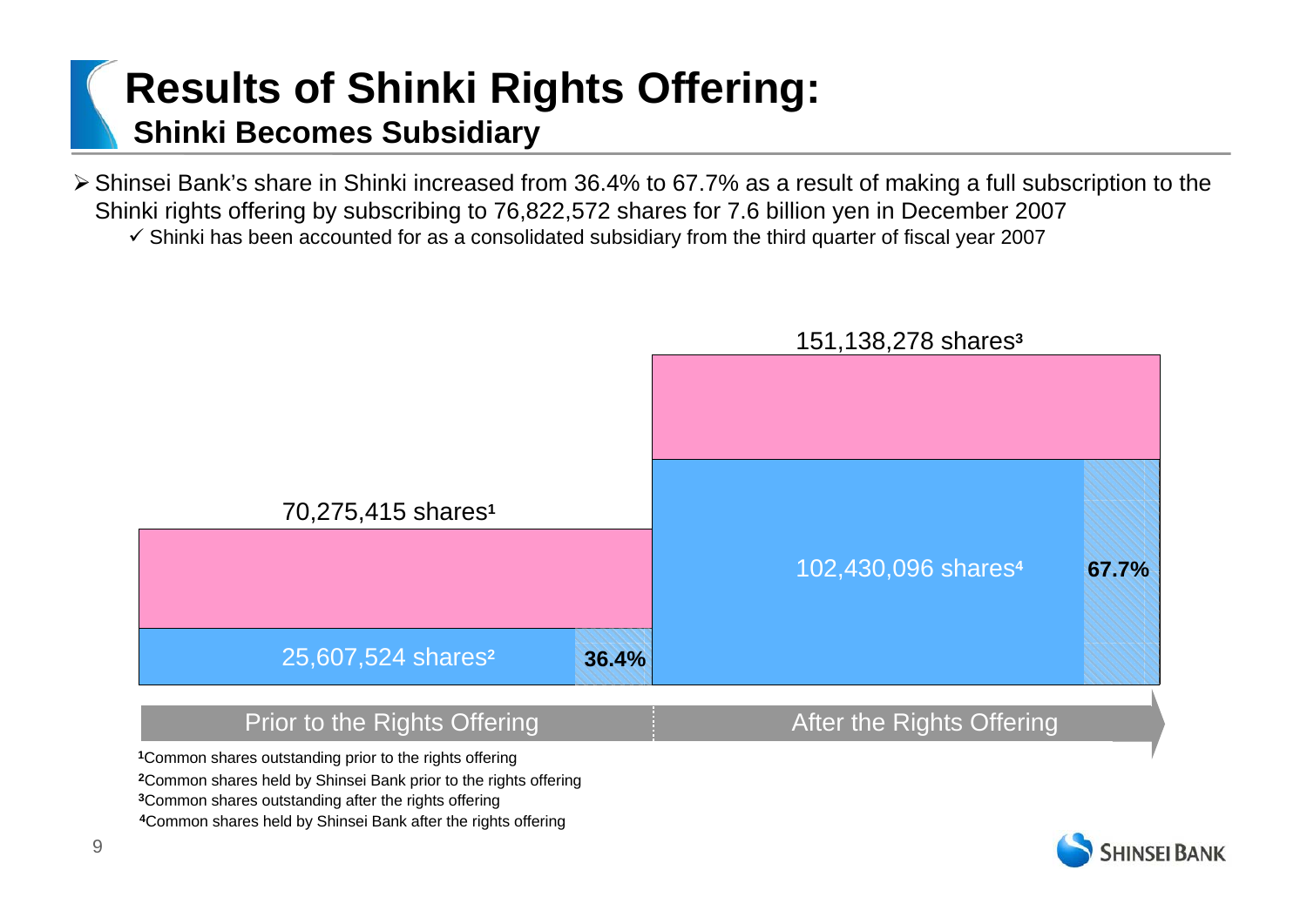# **Tender Offer Bid & Third Party Allotment: Completion of Tender Offer Bid**

¾J.C. Flowers & Co. and affiliates (Investors) completed tender offer bid (TOB) with third party allotment (TPA) of shares of Shinsei Bank at JPY425 per share (equivalent to JPY202.3 billion) expected to be completed by Feb 4.  $\checkmark$  Investors would hold up to 32.6% of Shinsei Bank shares on a fully diluted basis after TPA



■<sup>3</sup>Common shares to be purchased through TPA by Investors

10

■ <sup>4</sup>Common shares to be converted from Class A preferred shares upon request by Japanese government (DIC) by March 31, 2008

■<sup>5</sup>Common shares presently held by Japanese government (RCC)

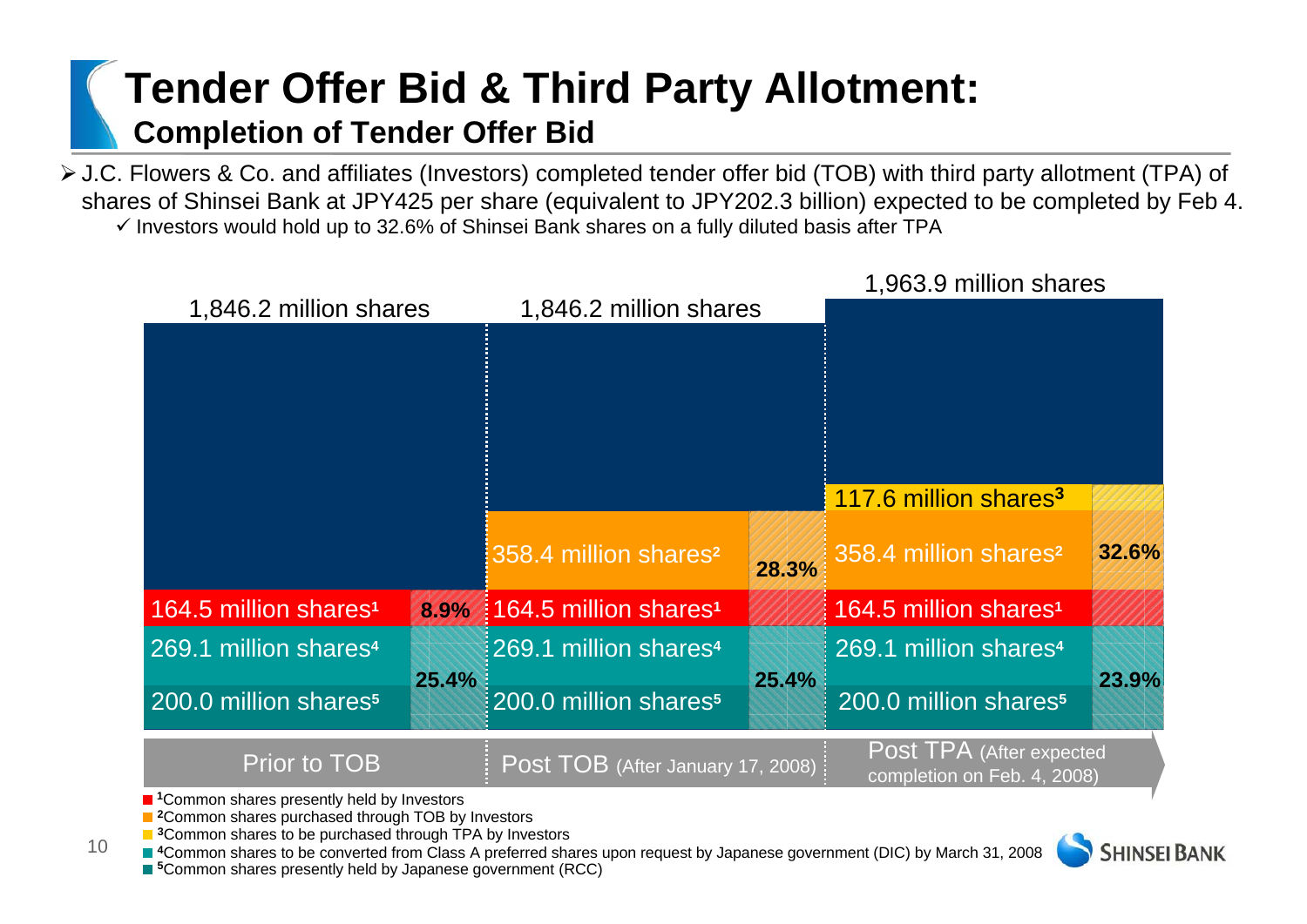# **Net Income Forecast: Revision on Consolidated Basis**

¾Net income forecast revised down to 50.0 billion yen for fiscal year ending March 31, 2008



#### **Main Reason for Revision**

Additional impact recorded related to U.S. residential mortgage portfolio and lower than expected revenues in Retail Banking

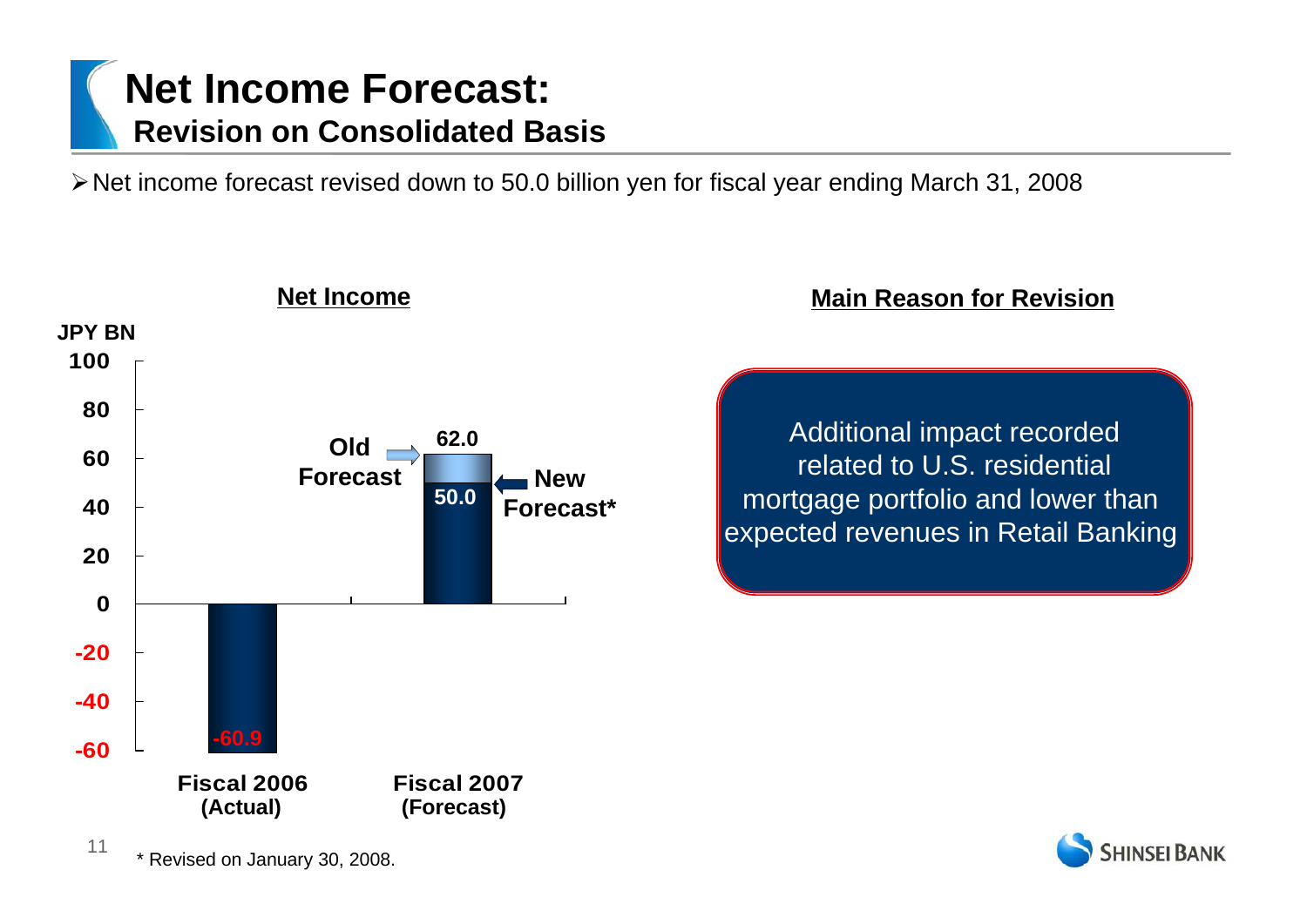# **Net Income Forecast:**

### **No Revision on Non-Consolidated Basis**

¾Impact from impairment of investments in APLUS and Shinki in 2Q FY07 and U.S. residential mortgage portfolio



**SHINSEI BANK** 

12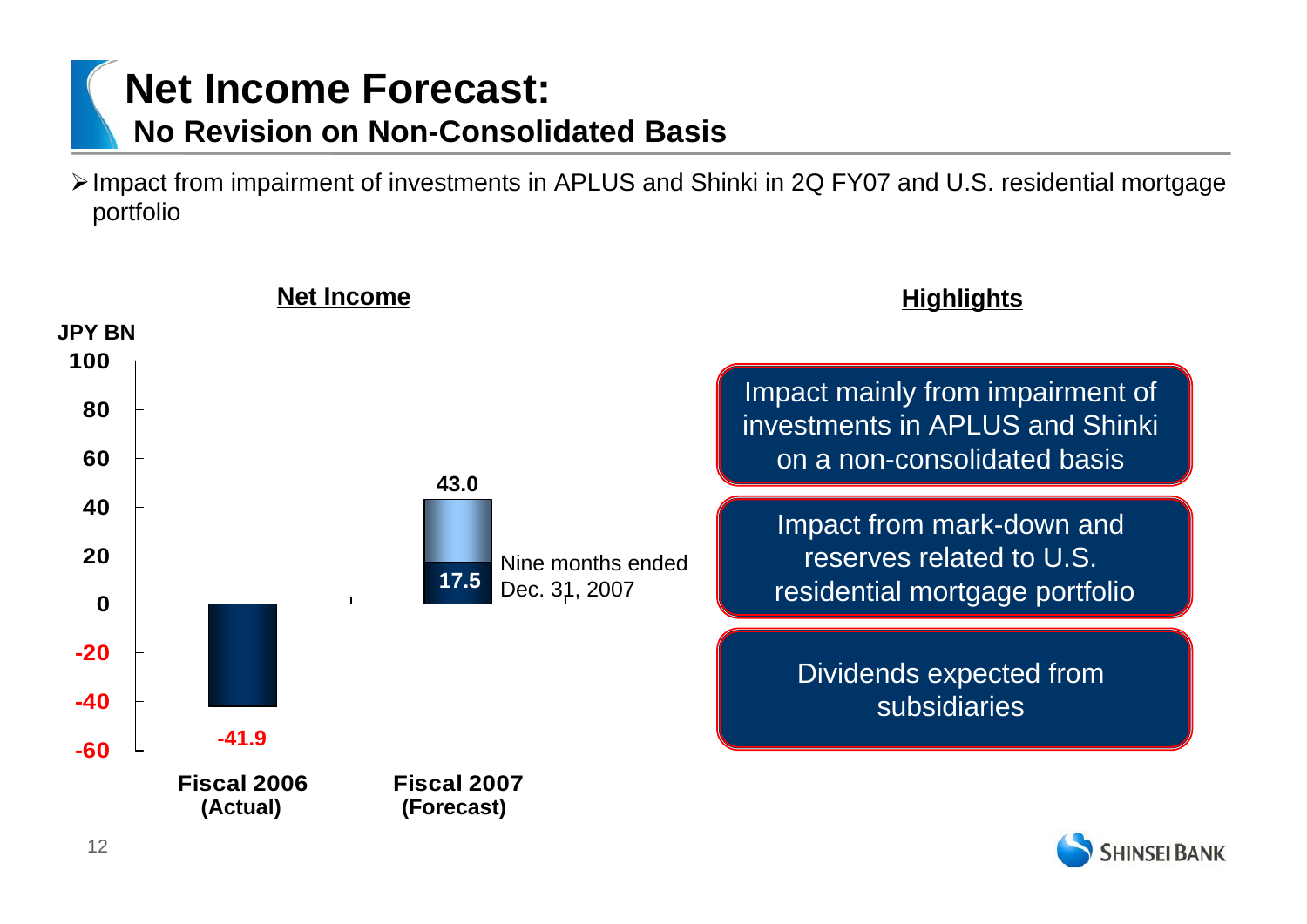



### **Consolidated Financial Highlights and Topics**

**Thierry Porté, President and Chief Executive Officer**

#### **Financing and Asset Quality**

**Rahul Gupta, Senior Managing Executive Officer, Chief Financial Officer**

- » **Funding Composition**
- » **Financial Stability and Asset Quality**
- » **Credit Ratings**

#### **The Three Strategic Business Pillars**

**Rahul Gupta, Senior Managing Executive Officer, Chief Financial Officer**

- » **Institutional Banking**
- » **Retail Banking**
- » **Consumer and Commercial Finance**

**SHINKI Co., Ltd.: Hitoshi Tsunemine, President**

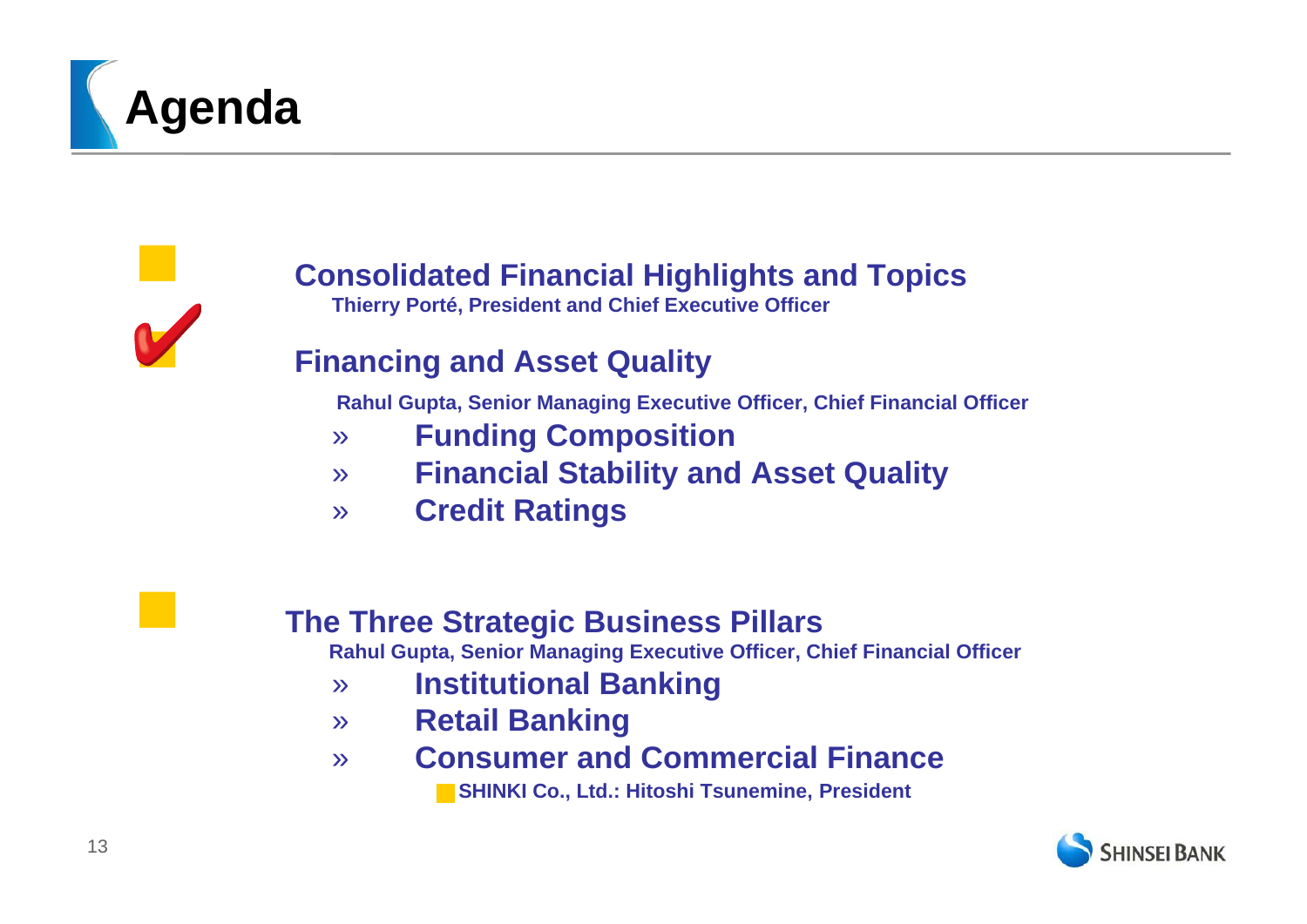# **Funding Composition: Liquidity and Diversification**

¾Focus on liquidity management and diversification to meet funding needs  $\checkmark$  Customer-based funding making up 80% of total funding



#### **Main Points**

Maintaining good balance between customer-based\* and non-customer based funding

Strong growth in institutional and retail deposits

> Increase in corporate bonds

**\* Customer-based funding**

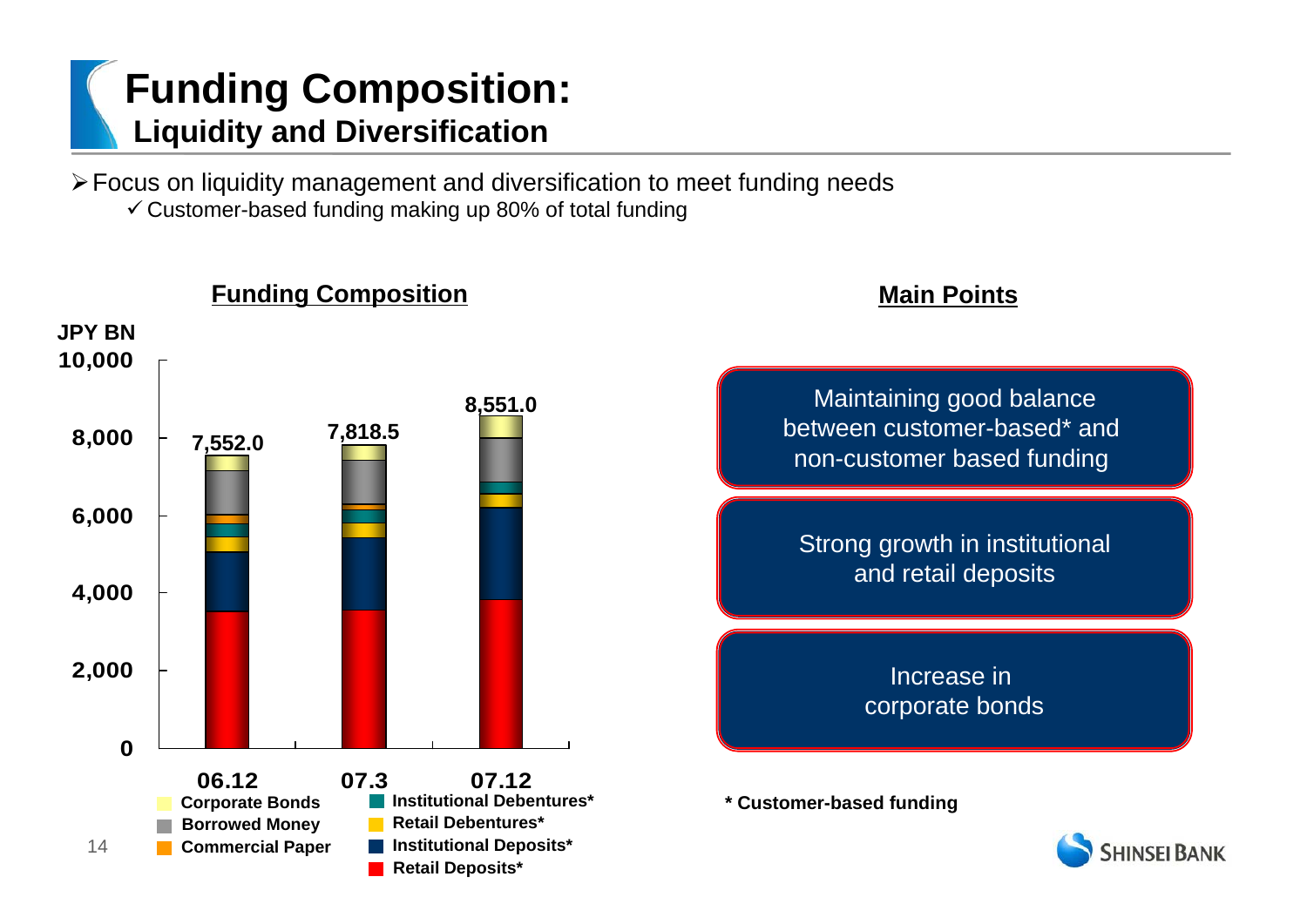# **Financial Stability and Asset Quality:**

¾Maintaining solid financial stability and healthy asset quality



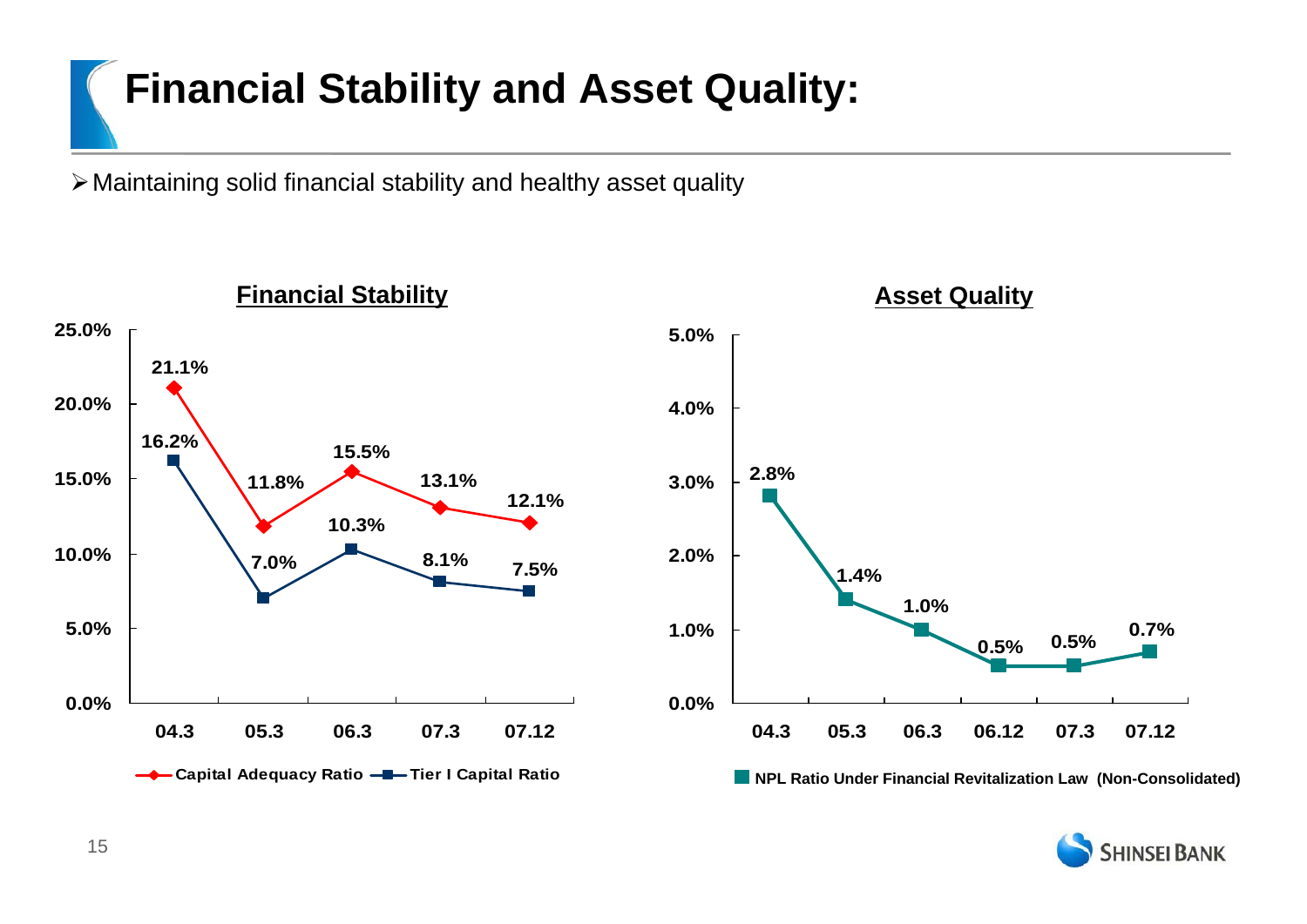# **Credit Ratings: Long-Term Senior Debt**

¾Concentration on developing relationships with both overseas and domestic rating agencies ¾Achieved constant improvement in credit ratings since establishment of Shinsei Bank in 2000



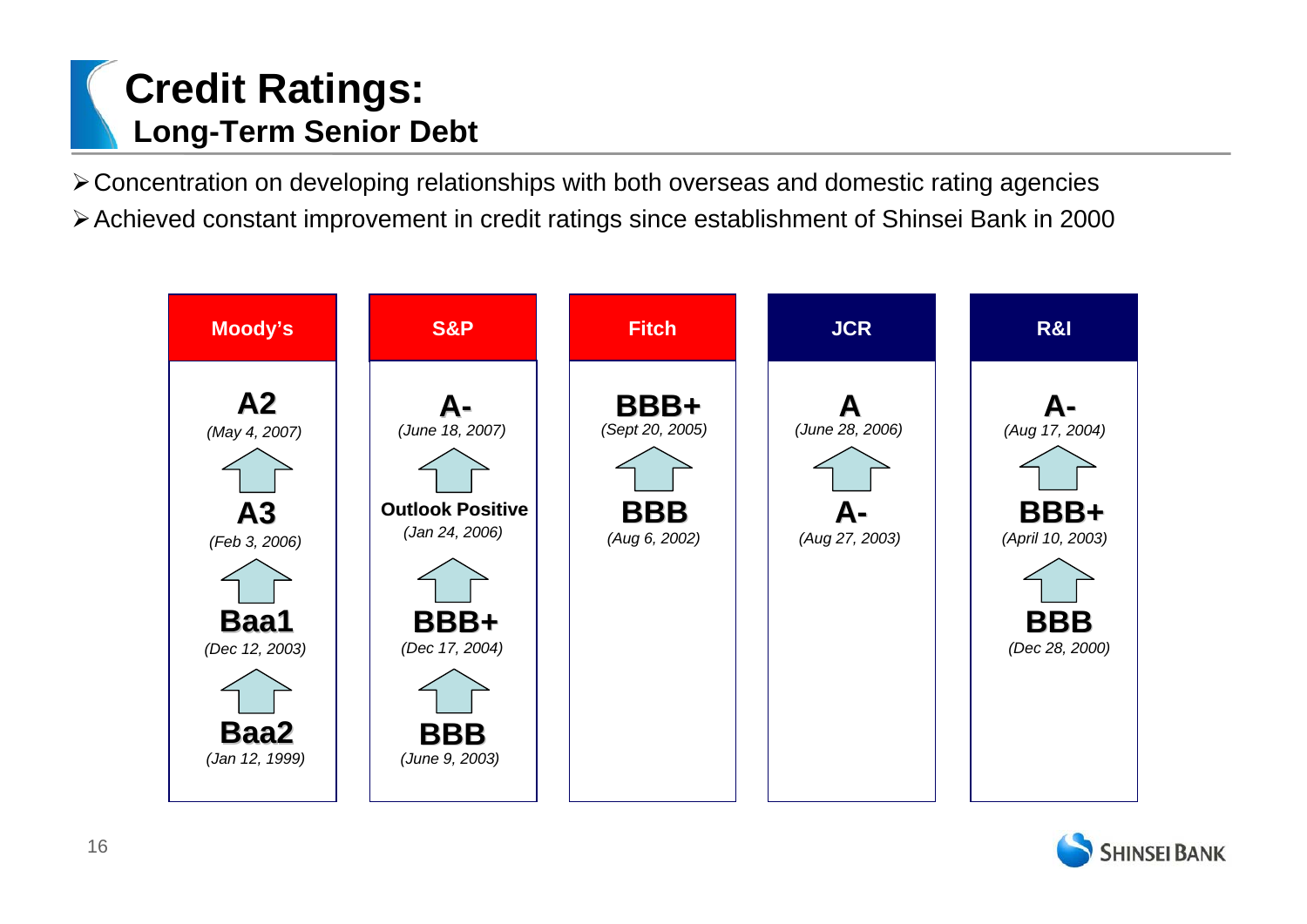

 **Consolidated Financial Highlights and Topics Thierry Porté, President and Chief Executive Officer**

#### **Financing and Asset Quality**

**Rahul Gupta, Senior Managing Executive Officer, Chief Financial Officer**

- » **Funding Composition**
- » **Financial Stability and Asset Quality**
- » **Credit Ratings**



#### **The Three Strategic Business Pillars**

**Rahul Gupta, Senior Managing Executive Officer, Chief Financial Officer**

- » **Institutional Banking**
- » **Retail Banking**
- » **Consumer and Commercial Finance**
	- **SHINKI Co., Ltd.: Hitoshi Tsunemine, President**

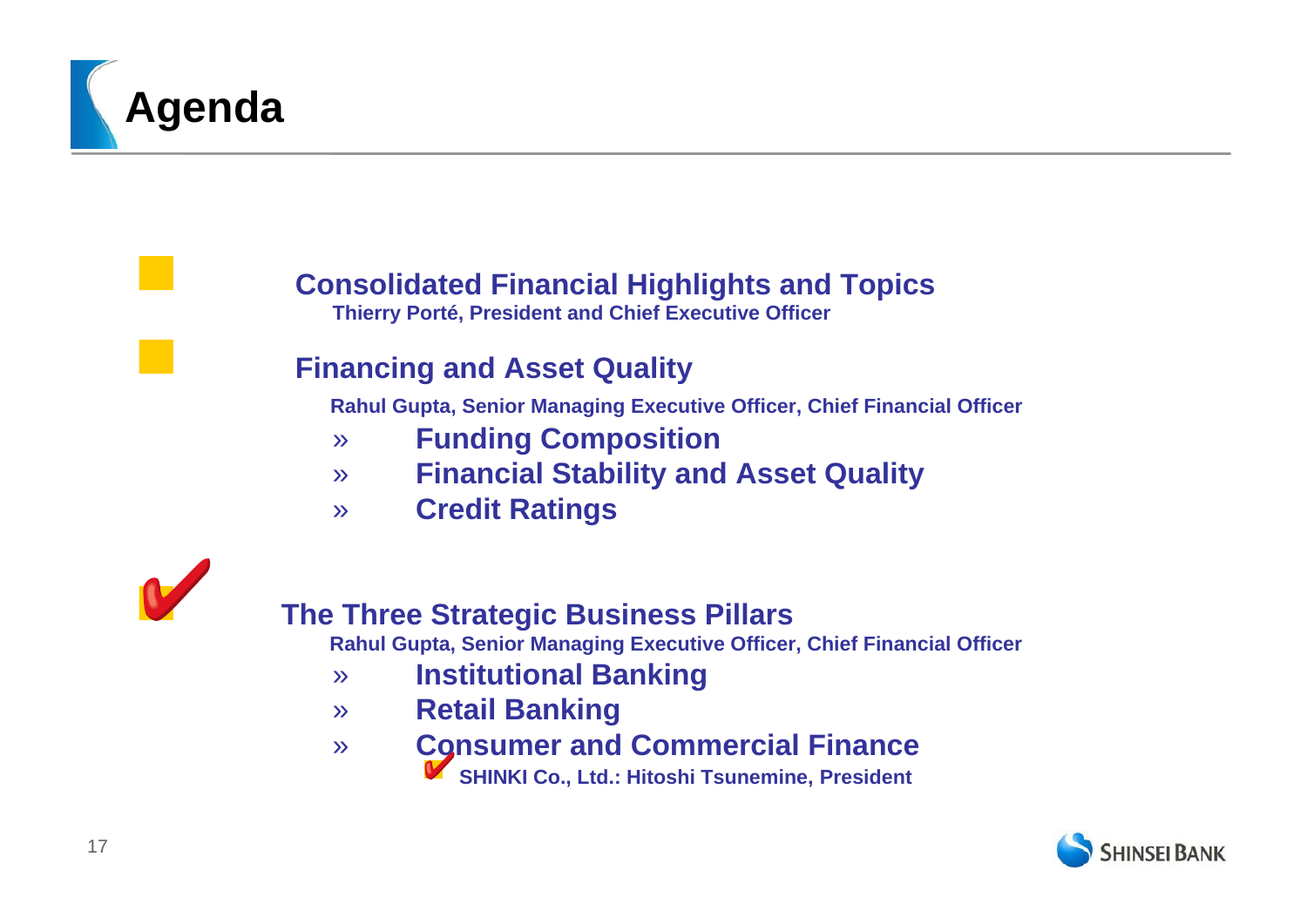# **Business Line Overview:**

#### **Institutional Banking, Retail Banking, Consumer and Commercial Finance**

¾Three-pillar business strategy focused on Institutional Banking, Retail Banking and Consumer & Commercial Finance



Institutional Banking focuses mainly on corporate customers providing lending, securitization, credit trading, capital market, advisory, wealth and asset management services

Retail Banking provides deposit services, mutual funds, annuity/insurance and mortgage loans

Consumer & Commercial Finance provides consumer finance, commercial finance, leasing, business finance and specialty property finance to retail and corporate customers

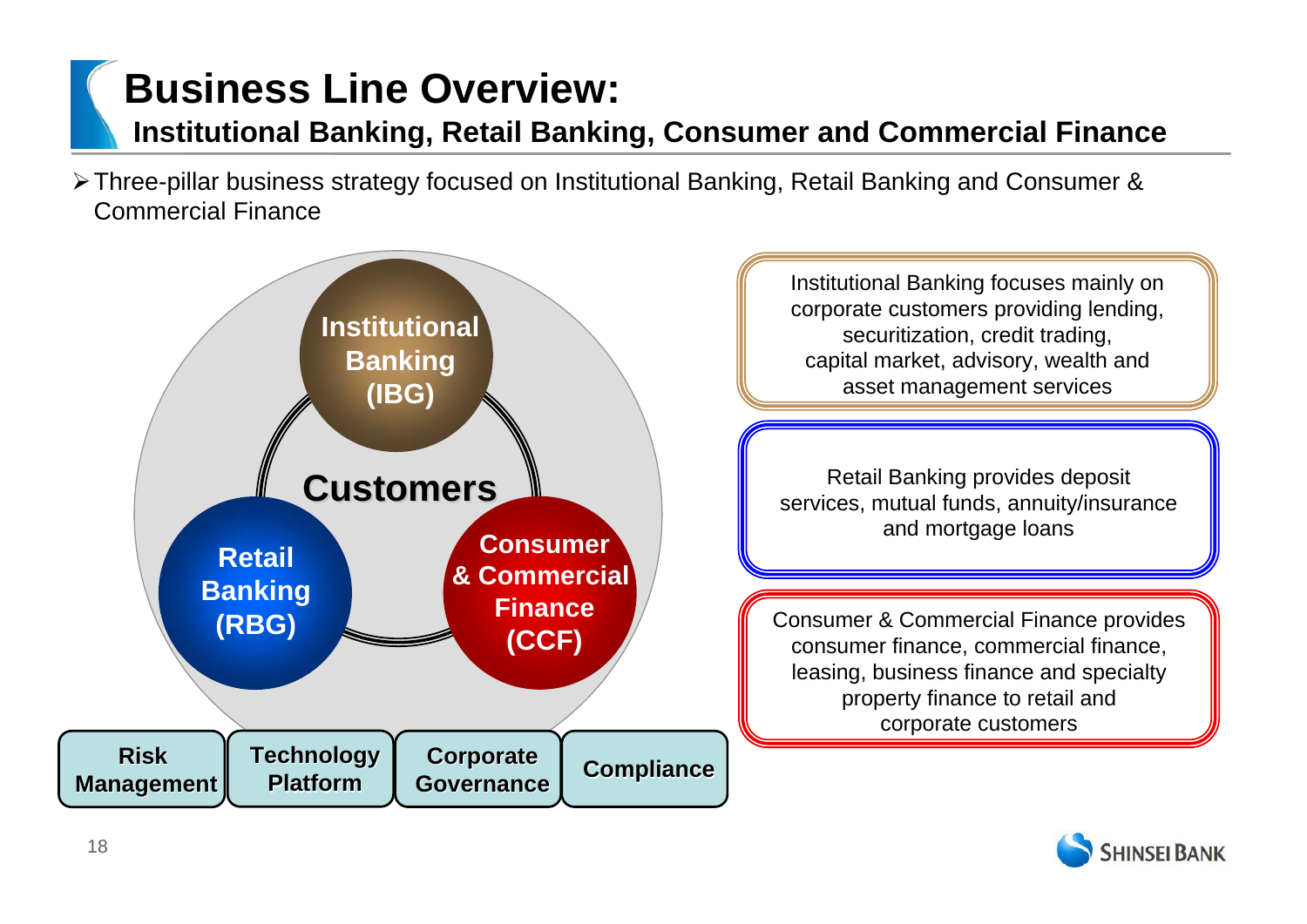# **Business Line Overview:**

**Institutional Banking, Retail Banking and Consumer and Commercial Finance** 

**InstitutionalBanking(IBG) & Commercial (CCF)**

¾Institutional Banking continues to account for majority of operating business profits (OBP) after net credit (recoveries) costs

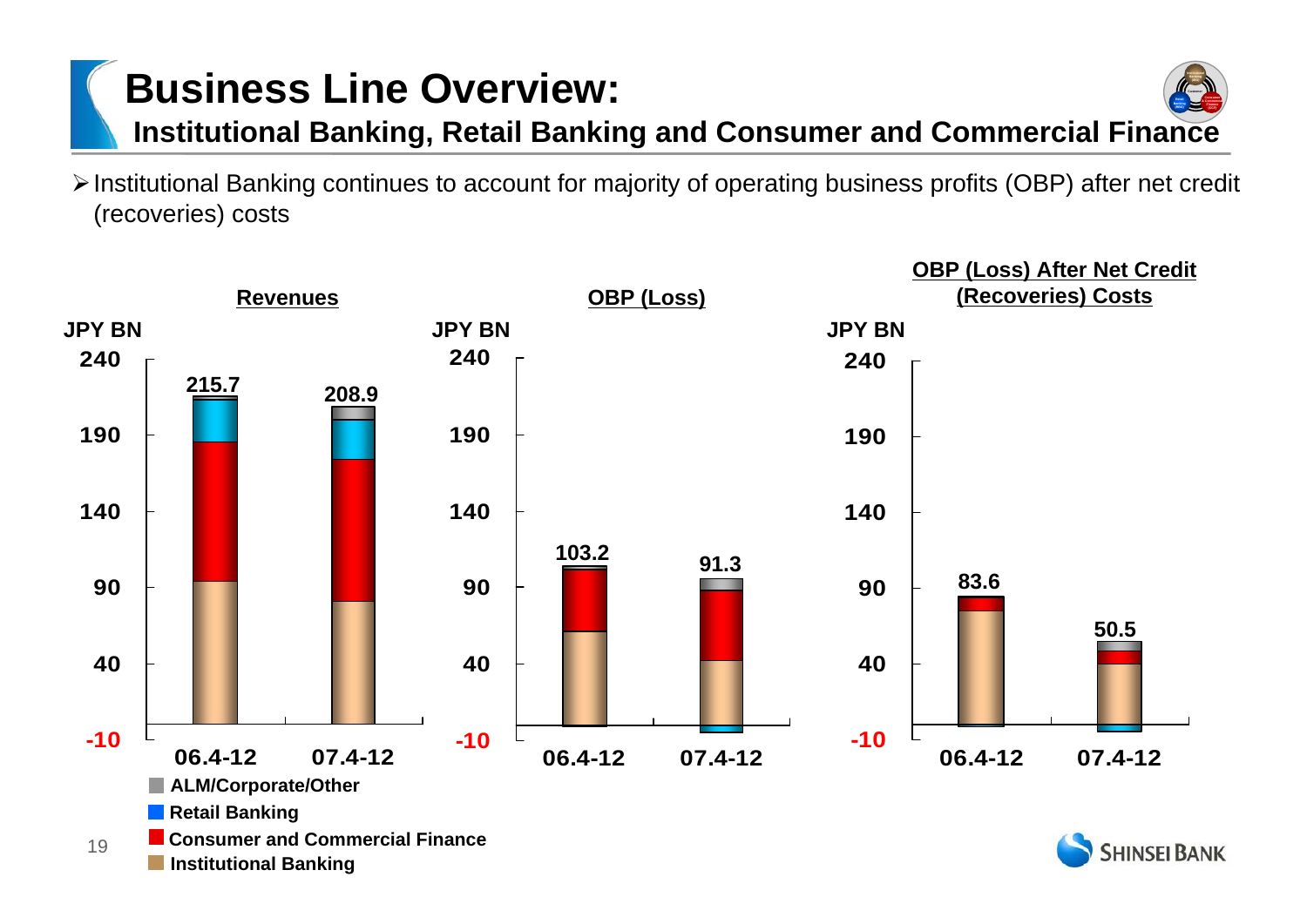# **Institutional Banking: Financial Highlights**



¾Revenues down due to absence of large gains and mark-down on U.S. residential mortgage portfolio ¾OBP was lower due to an increase in employees to support business expansion

¾OBP after net credit recoveries lower as a result of reserves related to U.S. residential mortgage business





20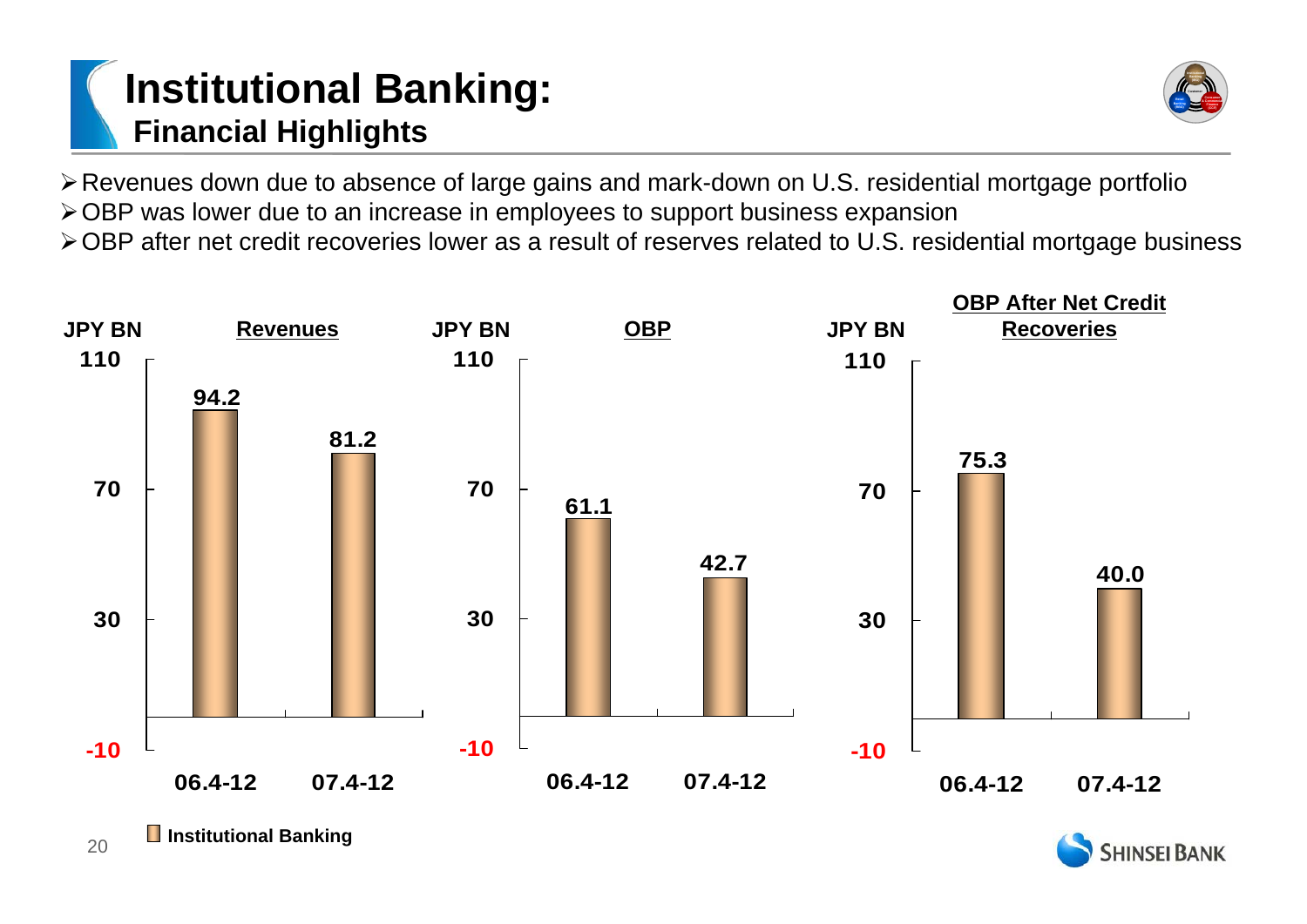# **Institutional Banking: Revenue Breakdown**

¾Revenue diversification ensures earnings stability in Institutional Banking

**Credit Trading**

**Basic Banking** 

**Main Points Revenues JPY BN110**Revenues from "Credit Trading", **94.2**"Principal Investments" and **81.2**"Non-Recourse Real Estate Finance" up **70**"Others" down due absence of large gains that were recognized in the same period of previous fiscal year **30**"Securitization" down due to impact from mark-downs on U.S. residential mortgage portfolio **06.4-12 07.4-12-10 Foreign Exchange, Derivatives, Equity-Related Securitization Other Capital Markets Non-Recourse Real Estate Finance Principal Investments** 21**OthersSHINSEI BANK** 

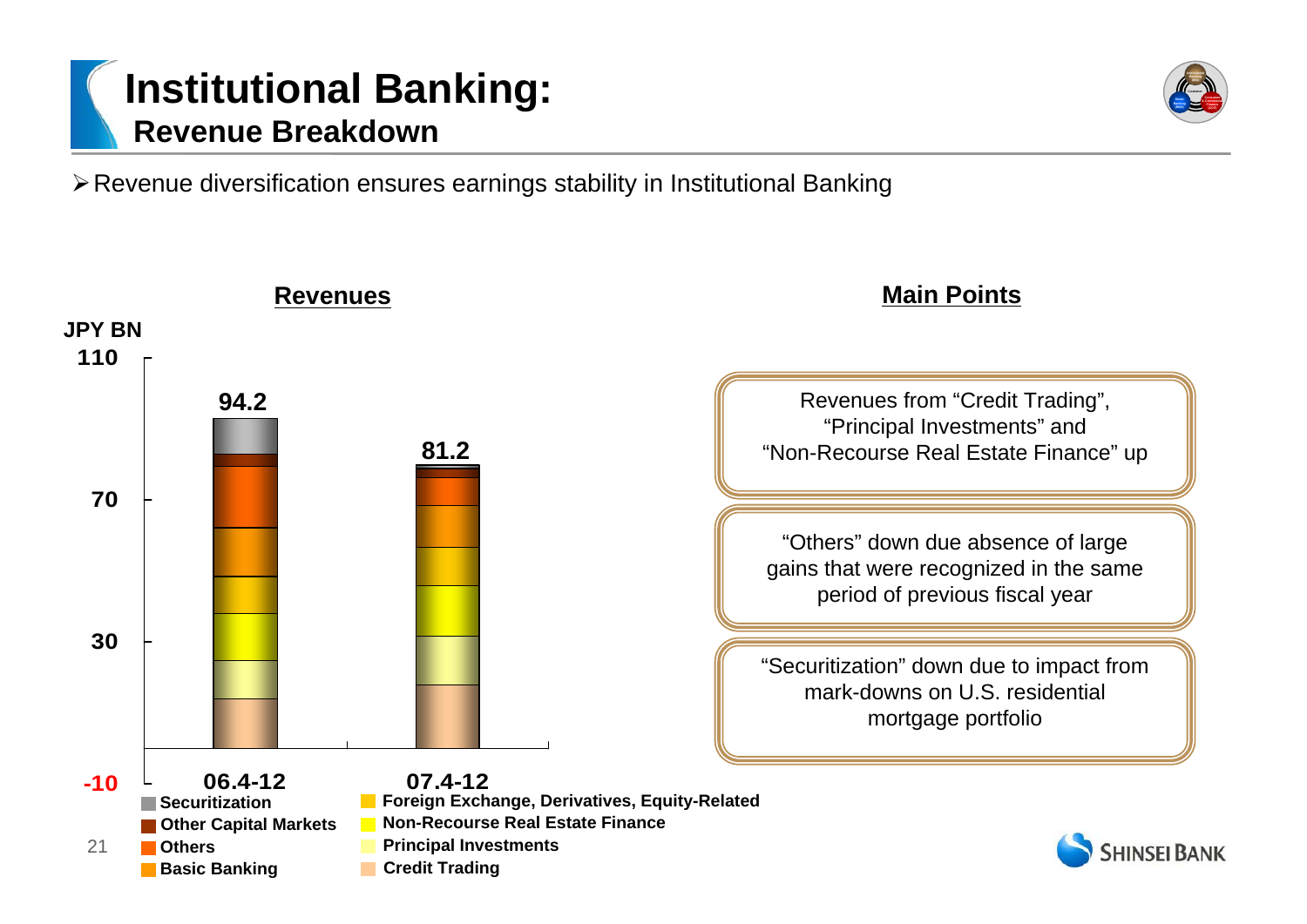# **Institutional Banking: Loans, Deposits and Debentures**

¾Stable base of corporate loans and non-recourse lending

 $\triangleright$  Strong growth in institutional deposits

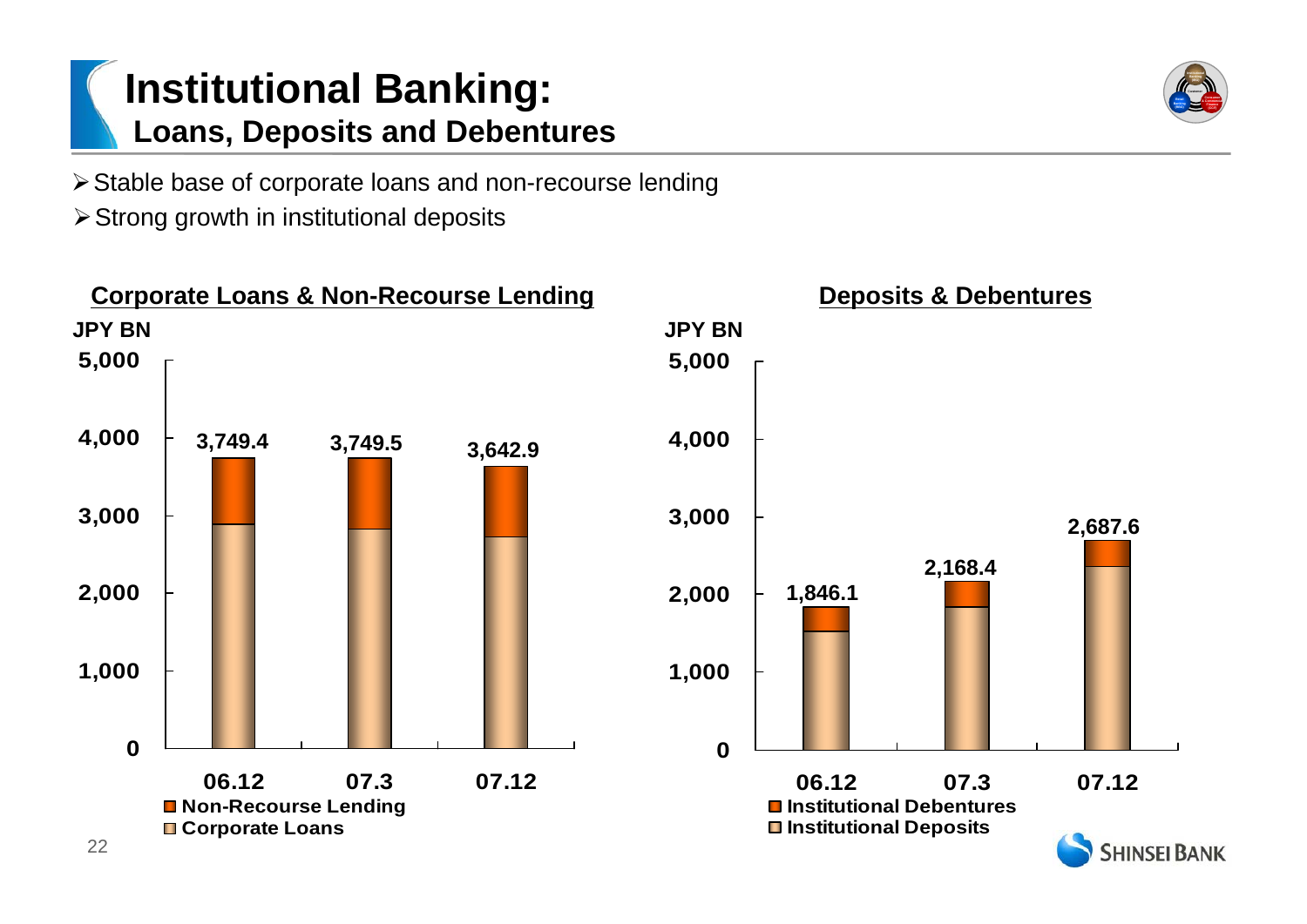# **Retail Banking: Financial Highlights**



¾Challenges continue to face the Retail Banking business as revenue, Ordinary Business Loss (OBL) and OBL after net credit costs was down year on year





23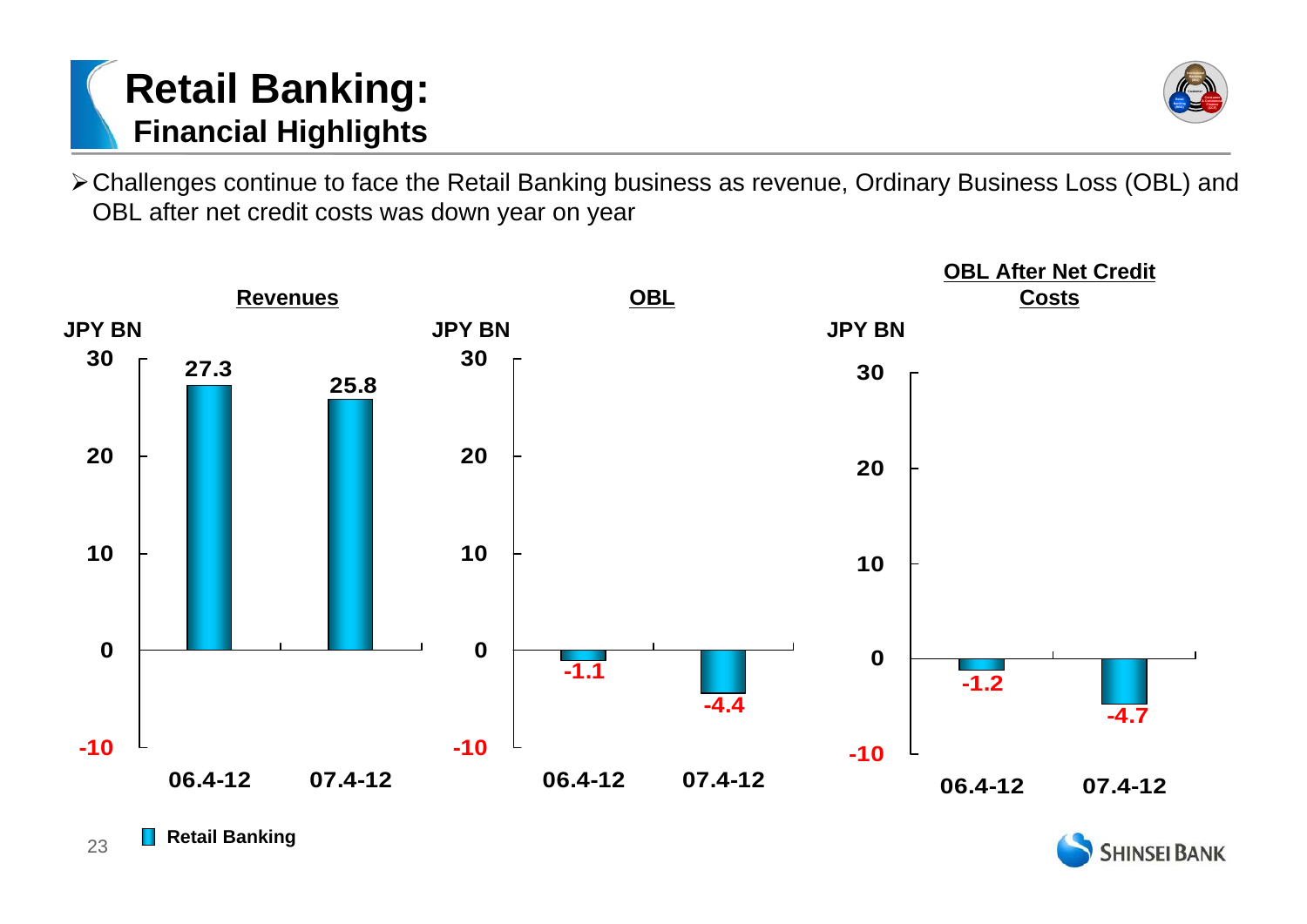

¾Good growth in all areas except deposit-related non-interest income



**Main Points**

Net interest income increased while non-interest declined

Strong rise in "Asset Management" revenues and "Deposit and Debenture Net-Interest Income"

Lower "Deposit-Related Non-Interest Income (option income)" related to structured deposits

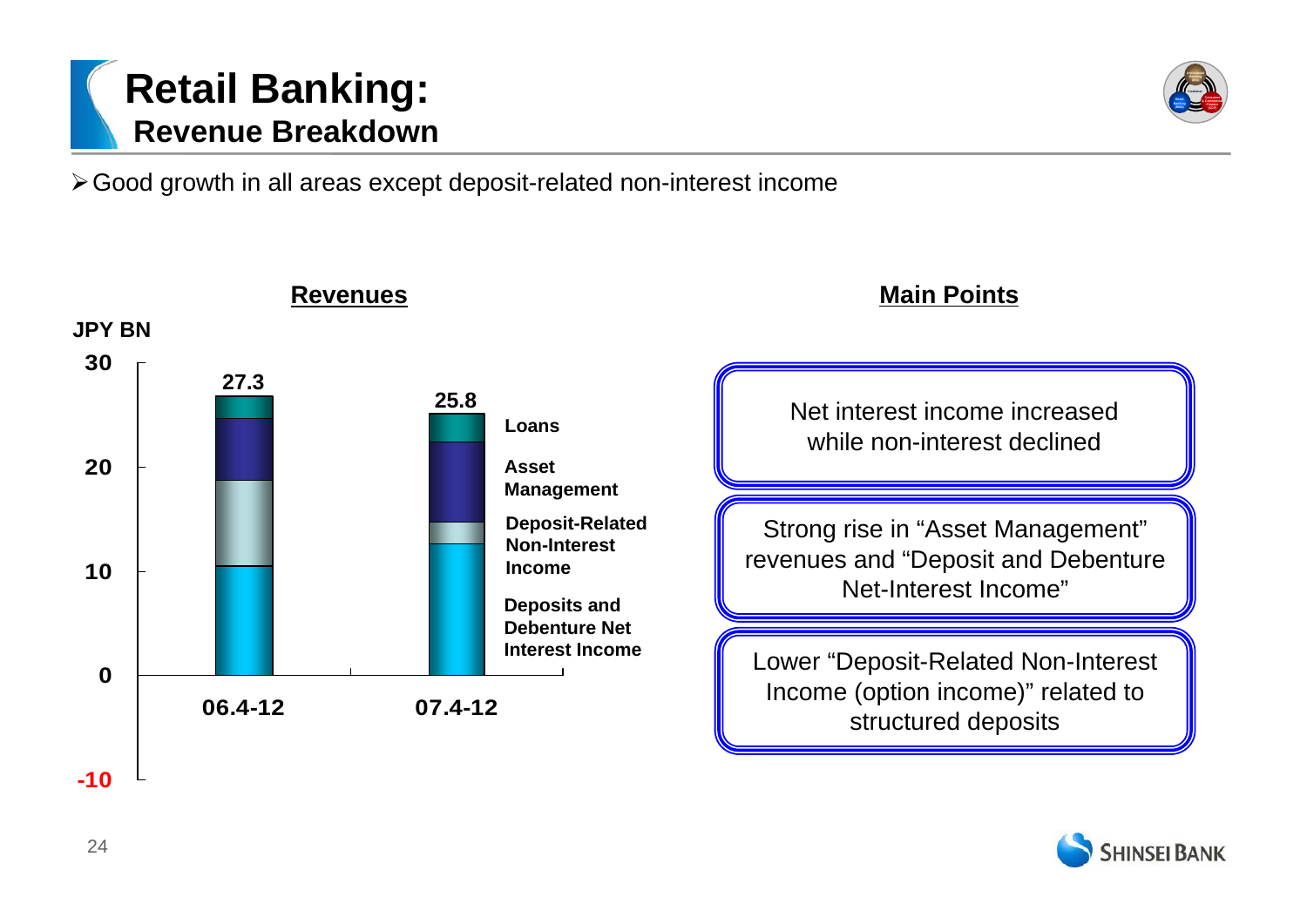# **Retail Banking: Assets Under Management (AUM), Retail Accounts and Housing Loans**



¾Steady balance of AUM centered on retail deposits, mutual funds and variable annuities ¾Strong increase in housing loan customers leading to solid growth of housing loans

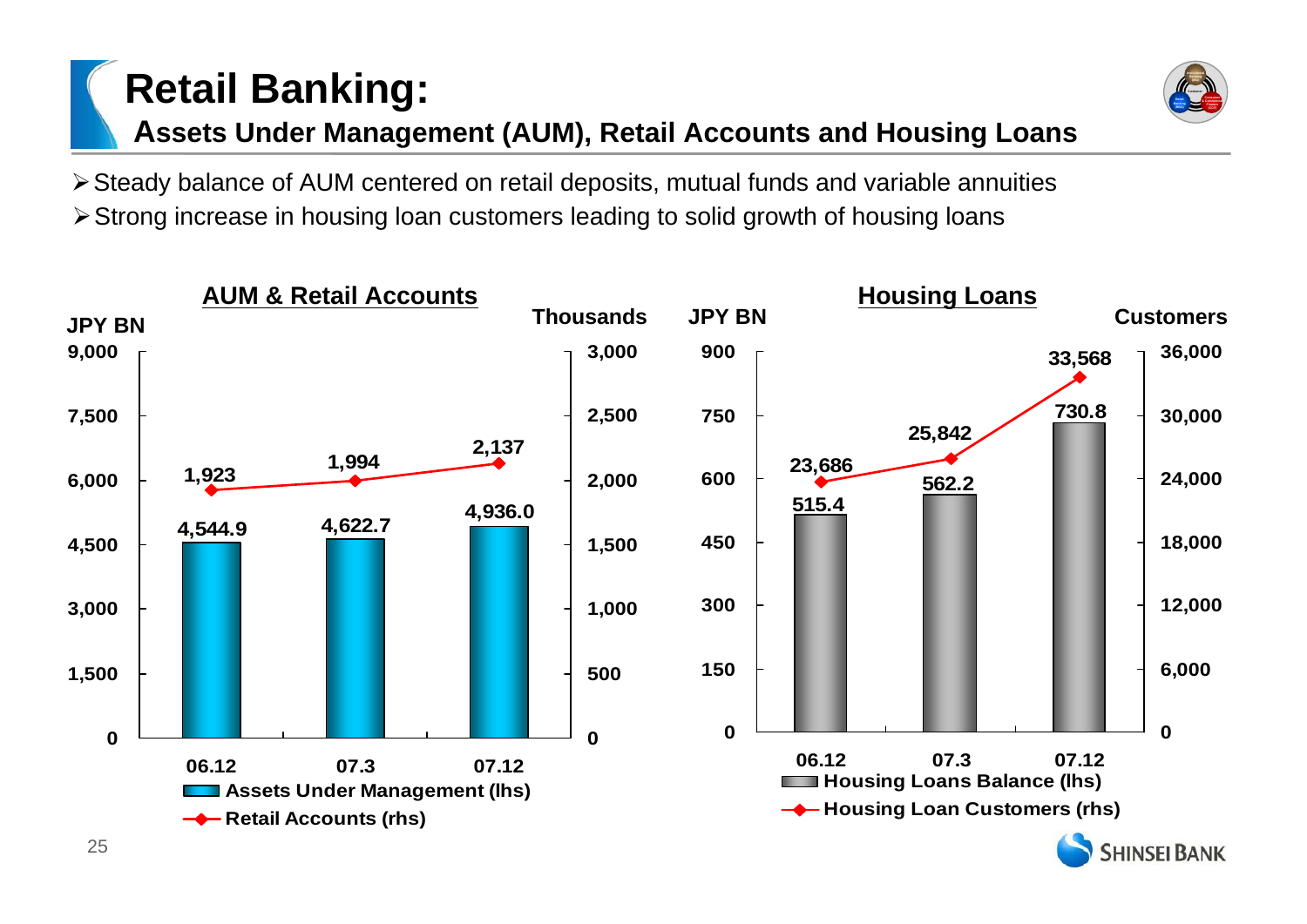# **Consumer and Commercial Finance: Financial Highlights**

¾Maintaining OBP after net credit costs due mainly to larger contribution from APLUS

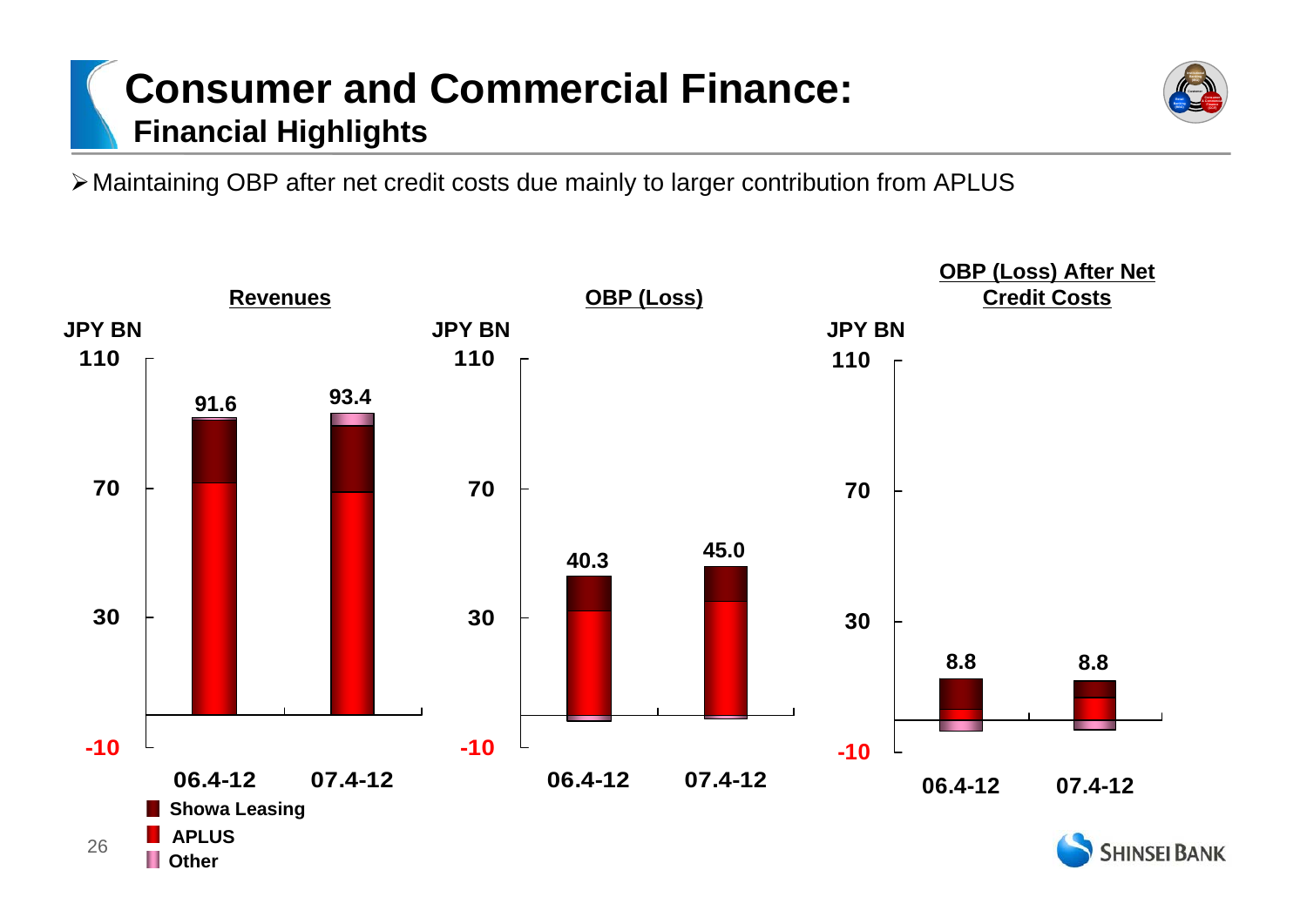### **Consumer and Commercial Finance: Showa Leasing Balance Sheet**

¾Steady balance of assets at Showa Leasing



**Main Points**

Lower asset balance due to slight decline in "Premises and Equipment" balance despite higher "Other" and "Installment Sales Credit" balances

\*Showa Leasing consolidated data after reclassification to conform to bank's financial statements, before consolidating to Shinsei Bank

\*\*Leasing assets are included in premises and equipment

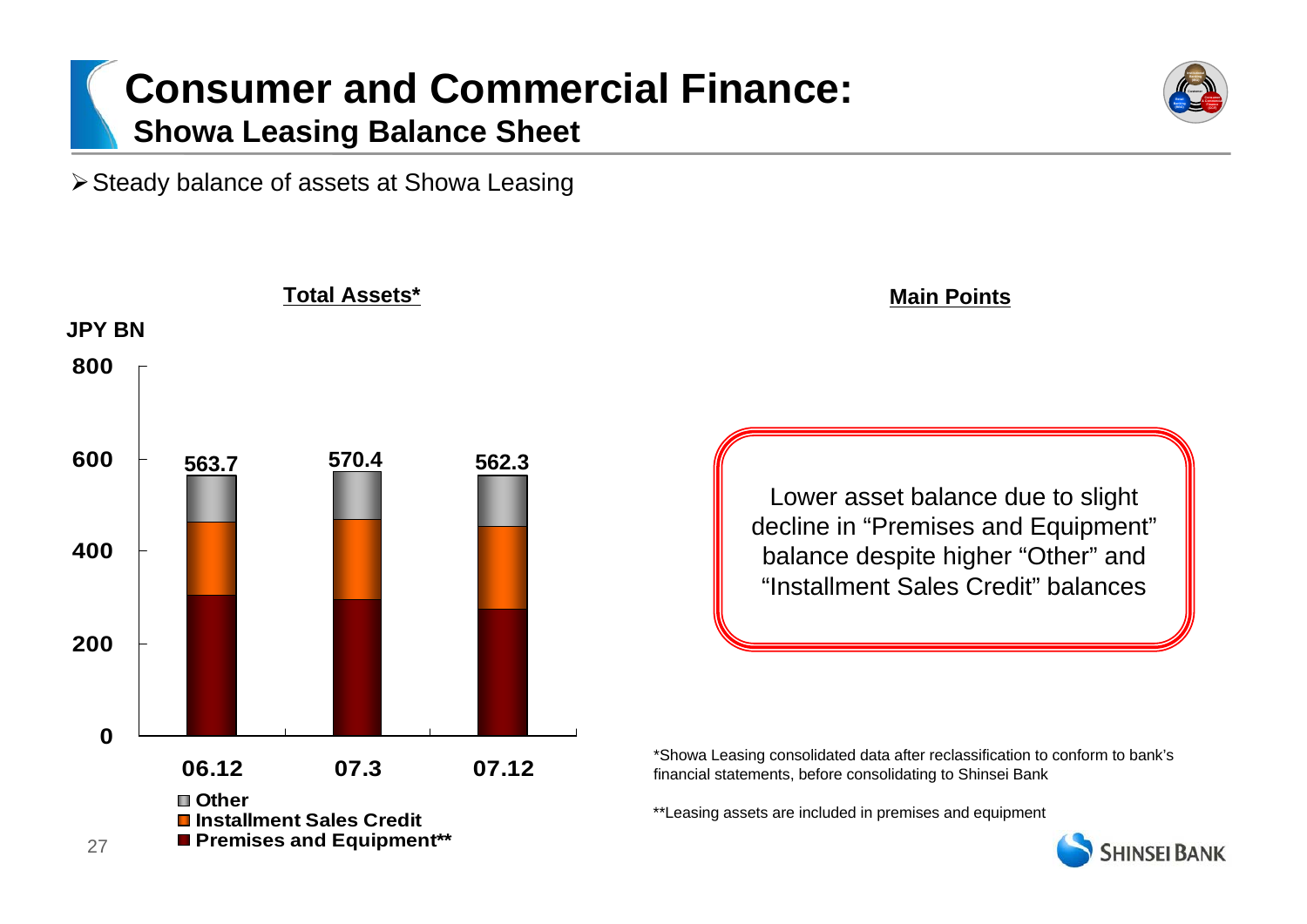# **Consumer and Commercial Finance: Showa Leasing Financial Highlights**



¾Lower OBP after net credit costs





28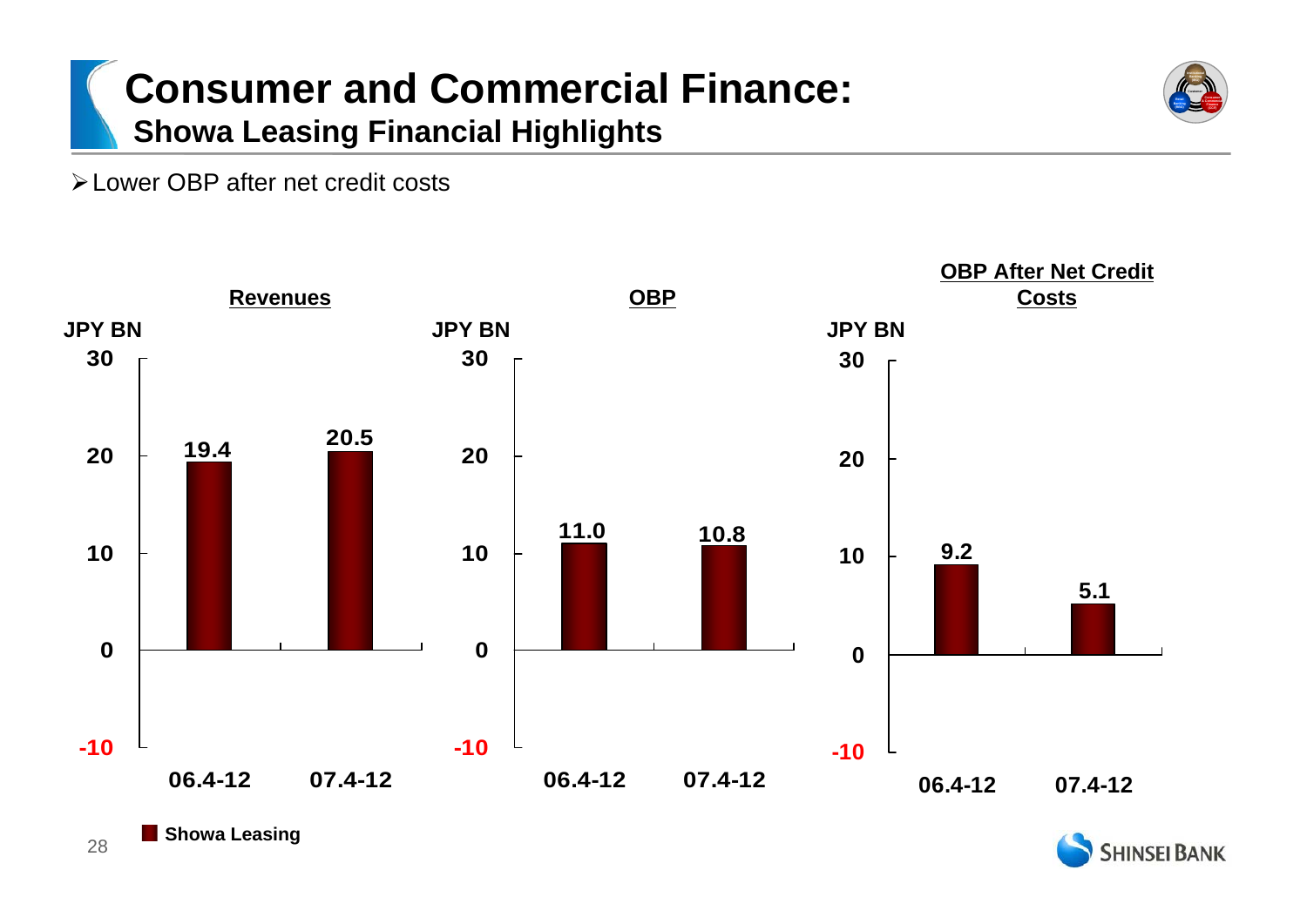# **Consumer and Commercial Finance: APLUS Balance Sheet**

¾Total assets were down at APLUS as a result of tighter credit standards ¾Maintaining capital efficient reserve policy





**SHINSEI BANK**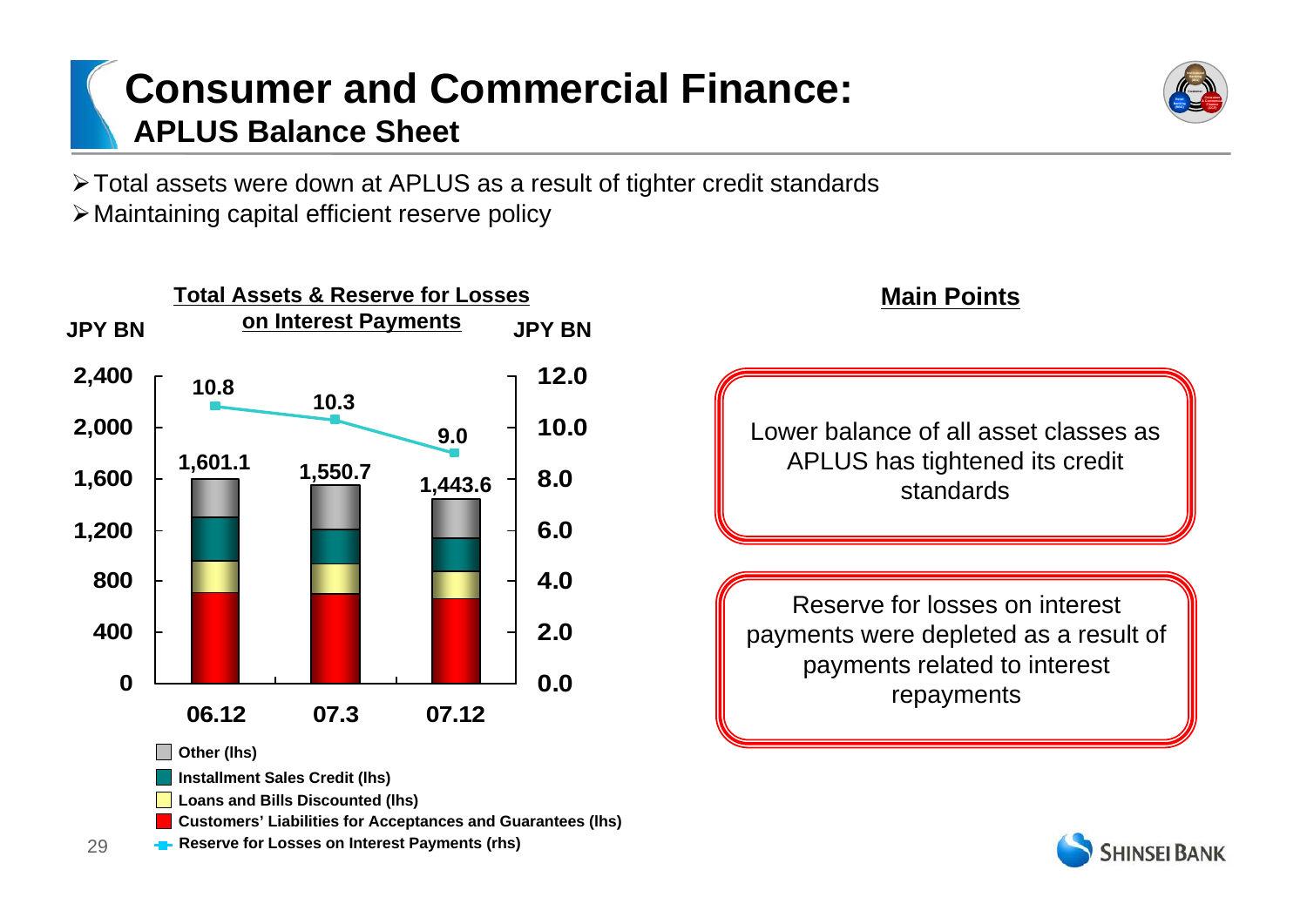# **Consumer and Commercial Finance: APLUS Financial Highlights**

¾Increase in OBP and OBP after net credit costs despite lower revenues





**InstitutionalBanking(IBG) & Commercial (CCF)**

**APLUS** 

30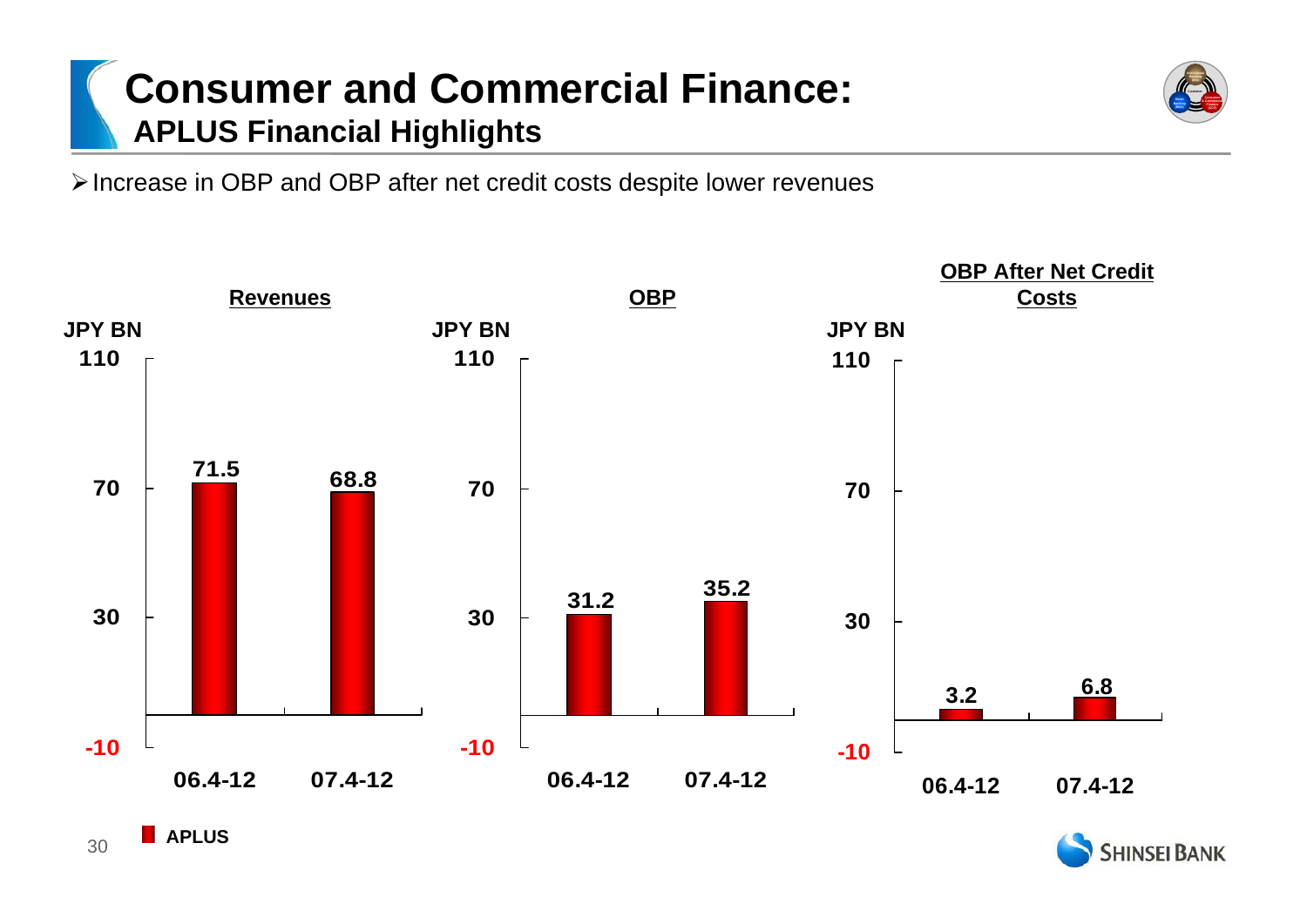# **Consumer and Commercial Finance: APLUS Grey Zone Trend**



¾Number of claims for grey zone refunds increased in 1Q, but has started flatting out from 2Q

 $\checkmark$  Continuing to monitor the trend and apply the appropriate level of provisions

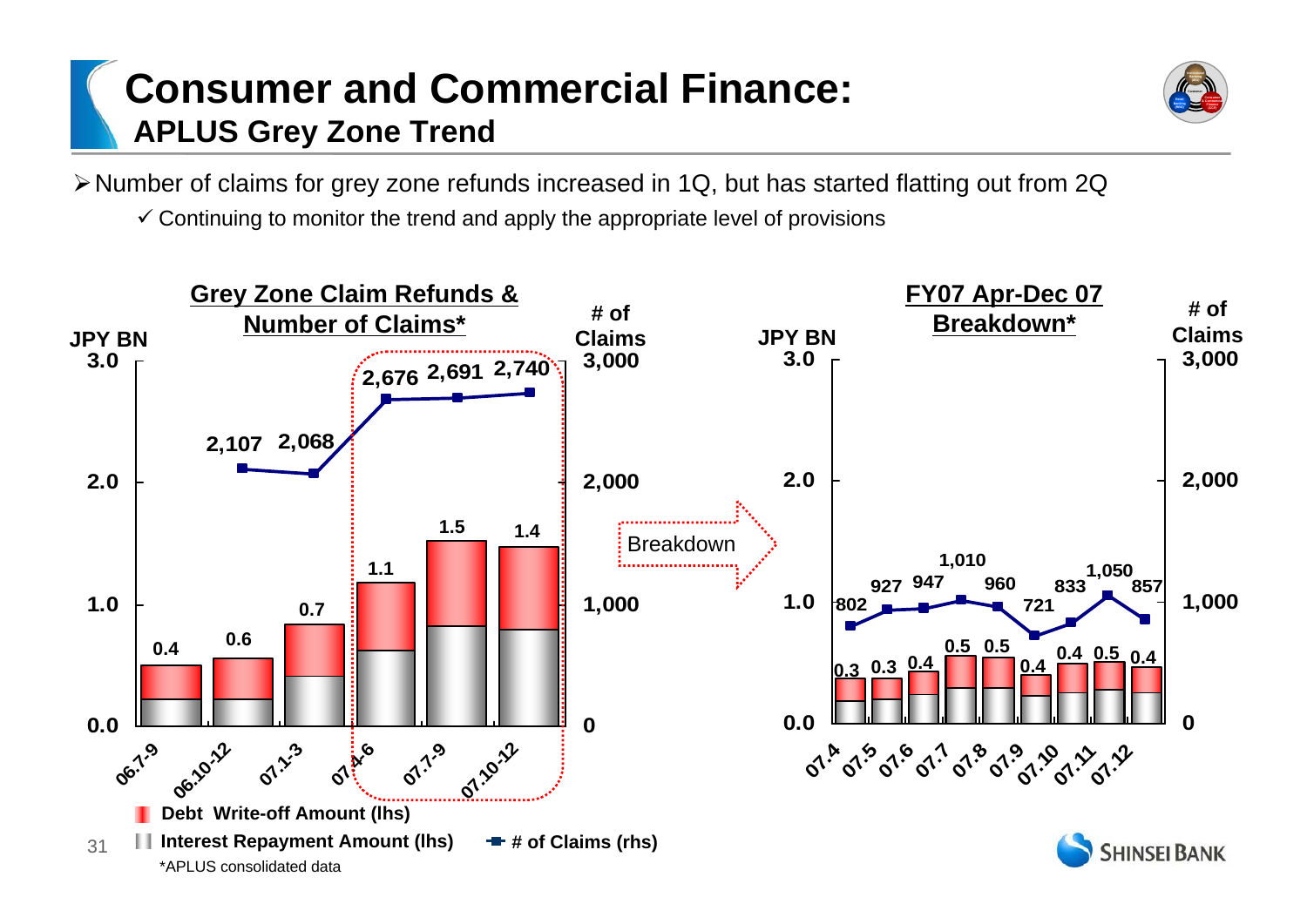# **Consumer and Commercial Finance: Shinki Becomes Consolidated Subsidiary of Shinsei Bank**



¾Shinsei Bank's share in Shinki increased from 36.4% to 67.7%

 $\checkmark$  Shinki has been accounted for as a consolidated subsidiary from the third quarter of fiscal year 2007

#### **Shinki Before: Equity Method Affiliate Shinki After: Consolidated Subsidiary**



32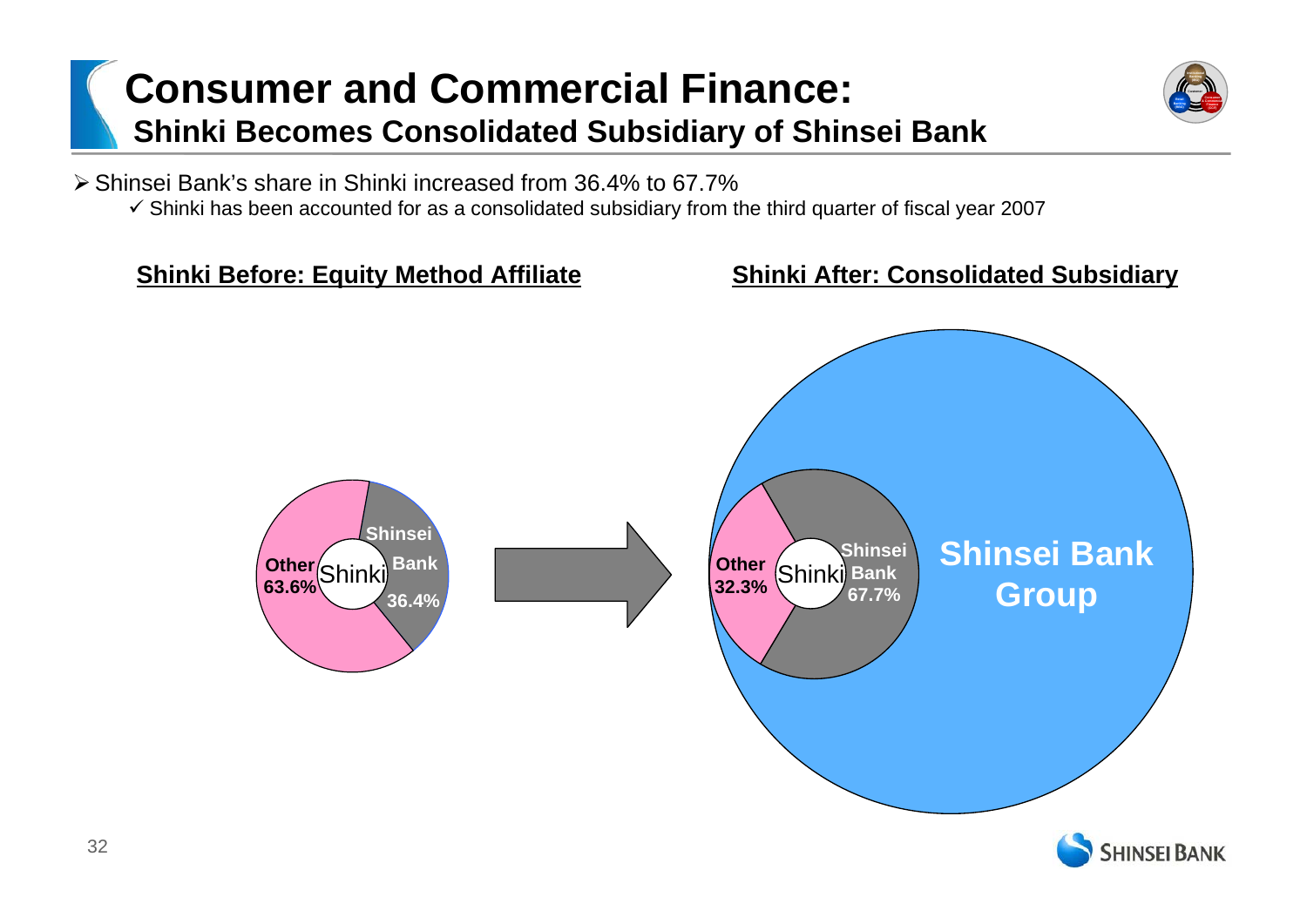# **Consumer and Commercial Finance: Shinki Loan Balance Breakdown by Customer Type**



¾Shinki's focus on quality white-zone lending to both consumers and businesses resulted in a lower balance of loans



**Main Points**

All new loans are being made in the white-zone and existing quality customers are being migrated into the white-zone

Loan balance decreased after introduction of a stricter white-zone credit evaluation standard in April 2007 where additional loans to higher risk customers have been discontinued

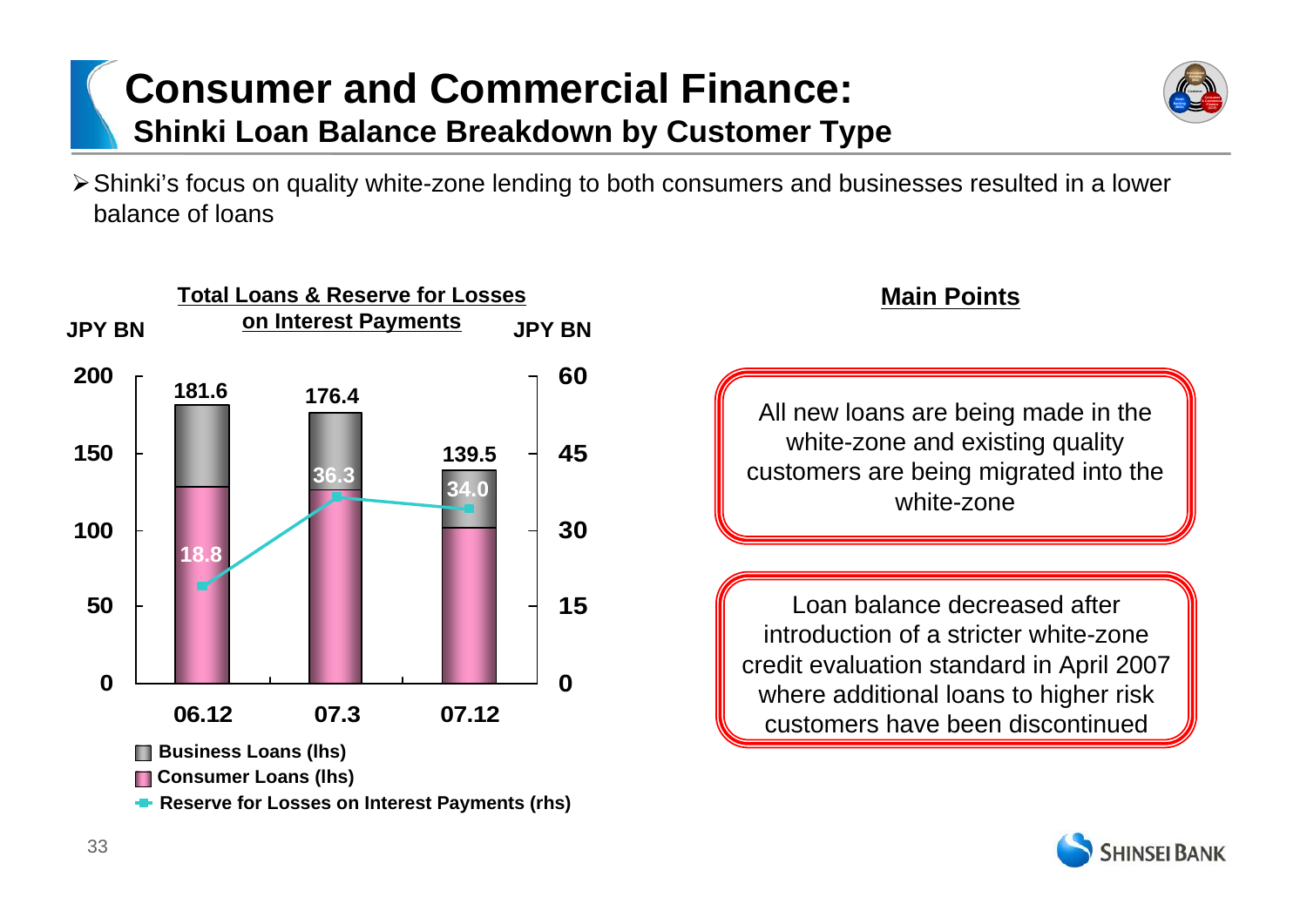# **Consumer and Commercial Finance: Shinki Loan Balance Breakdown by Loan Type**

¾Decrease in grey-zone and increase in white-zone loans over the last nine months

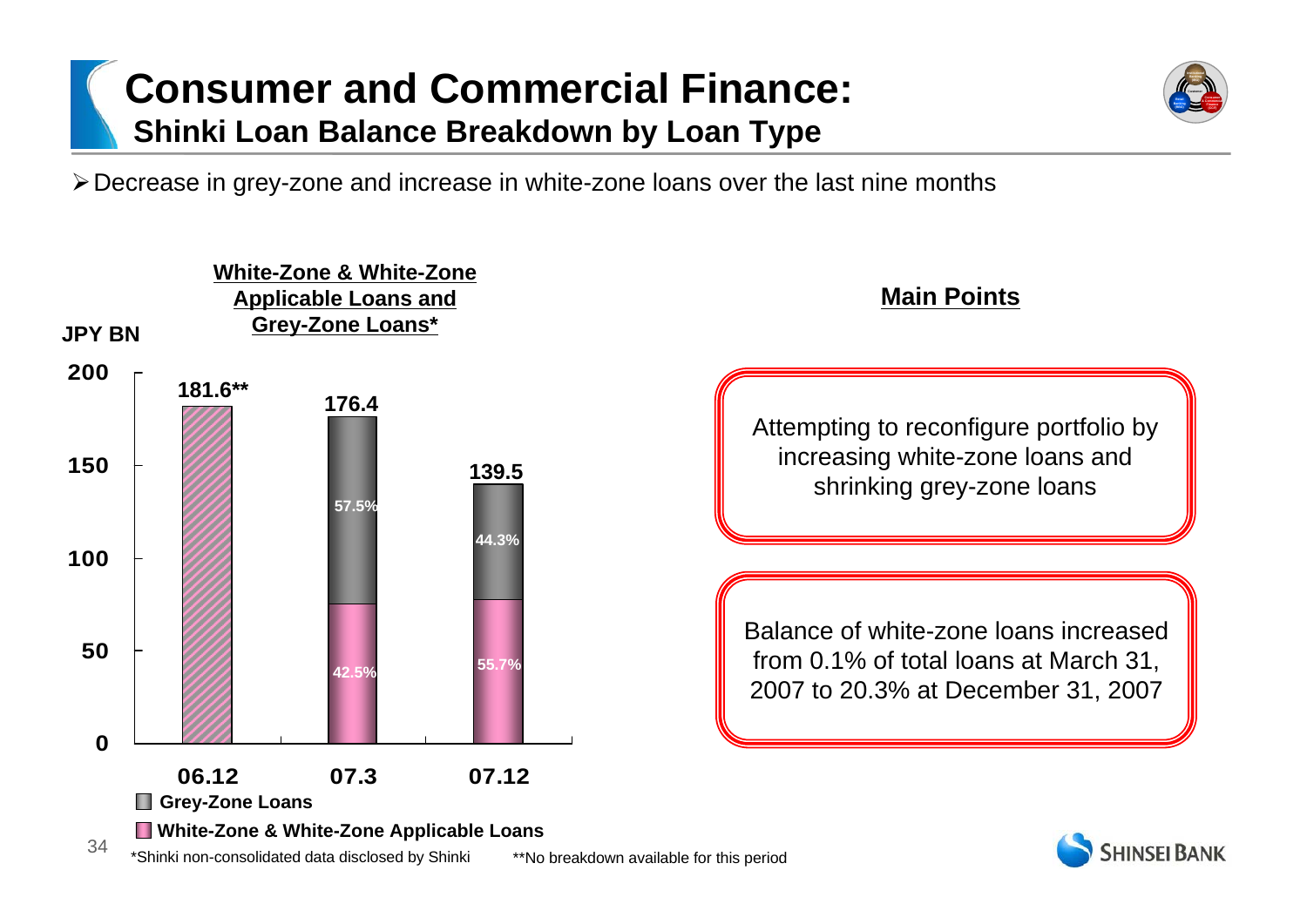# **Consumer and Commercial Finance: Shinki Financial Highlights**

¾Shinki had a relatively solid 3Q in FY07 after becoming a consolidated subsidiary

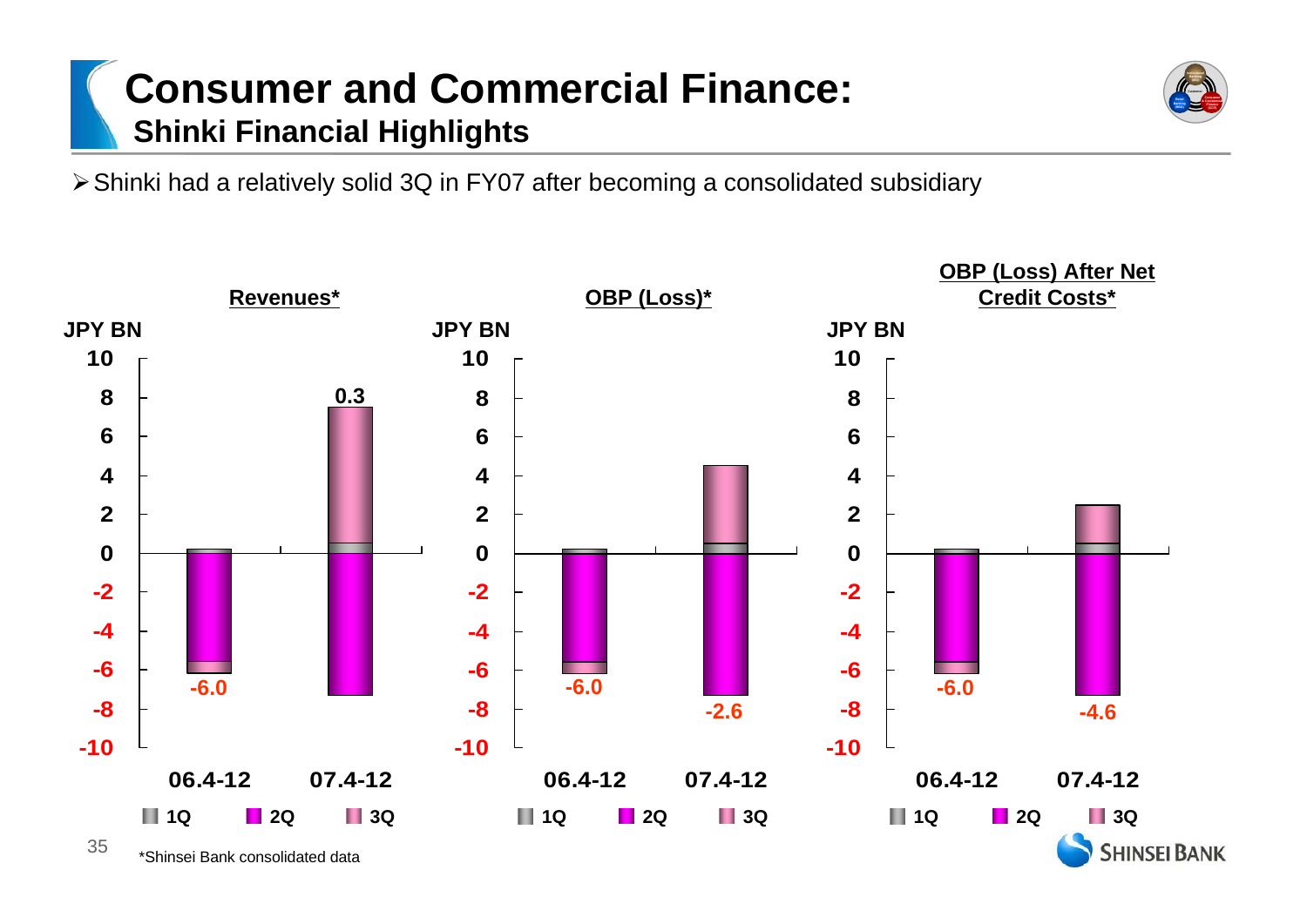# **Consumer and Commercial Finance: Shinki Grey Zone Trend**

¾Grey zone refunds trend appears to have flattened out in the 3Q of FY2007

**Grey Zone Claim Refunds\* FY07 Apr.-Dec 07 Breakdown\* JPY BN JPY BN 5.05.0 3.84.04.03.33.13.03.0**Breakdown**2.02.01.3 1.31.1 1.2 1.2 1.21.0 1.0 1.01.00.70.0 0.007.4 07.5 07.6 07.9 07.60 07.61.72 07.4-6 07.7-9 07.10-12 Debt Write-off AmountInterest Repayment Amount** 36**SHINSEI BANK** \*Shinki non-consolidated data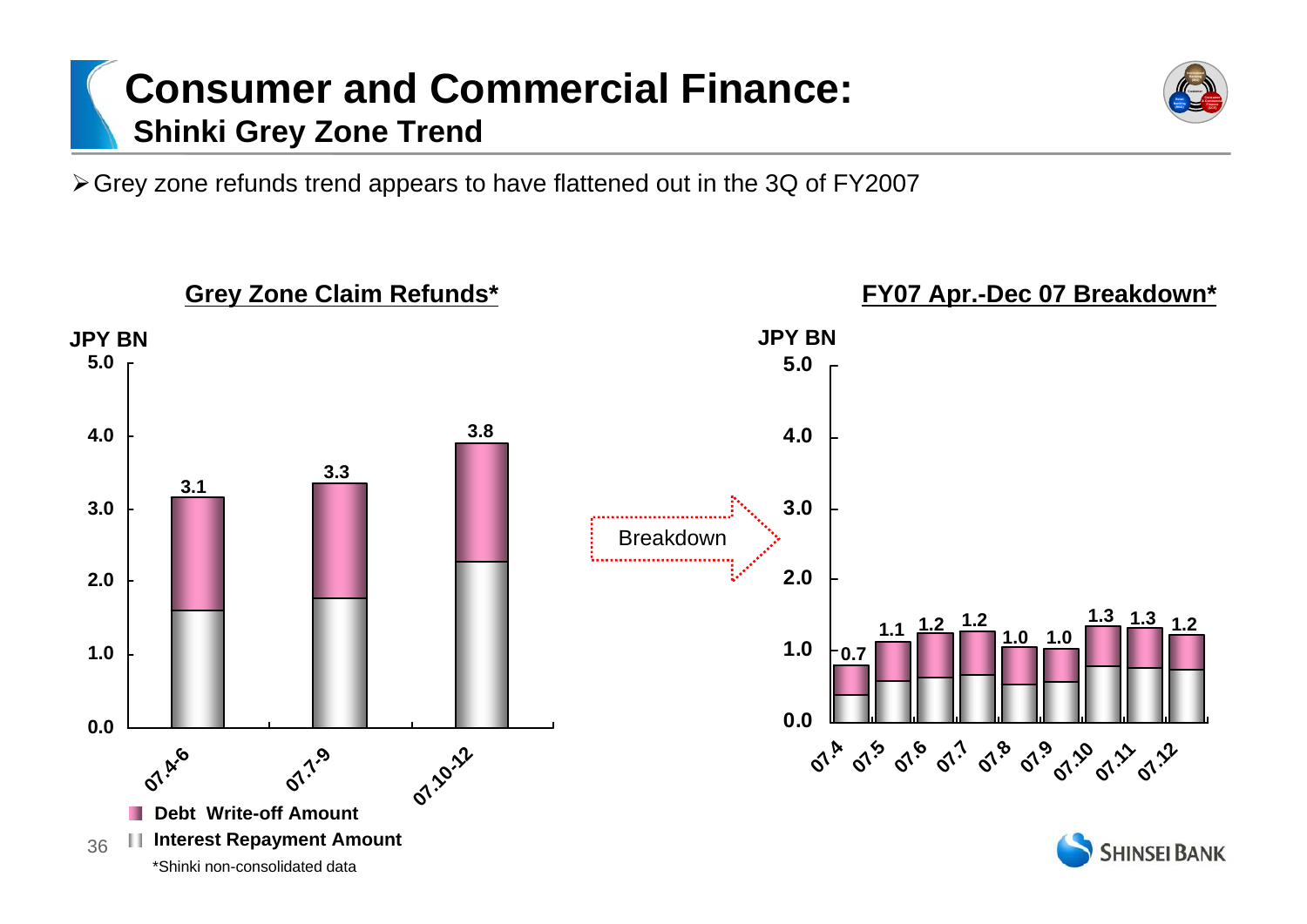# **Consumer and Commercial Finance: Shinki New Customer Acquisition**

¾Steady trend in applications and contract rate as well as rise in quality of applicants



#### **Main Points**

Highest level of applicants for halfyear period in April-Sep 2007 period as a result of lower interest rates in line with white-zone

Although number of applicants was lower in 3Q FY07 due to period of less demand and change in advertising focus, quality and contract rate of customers up

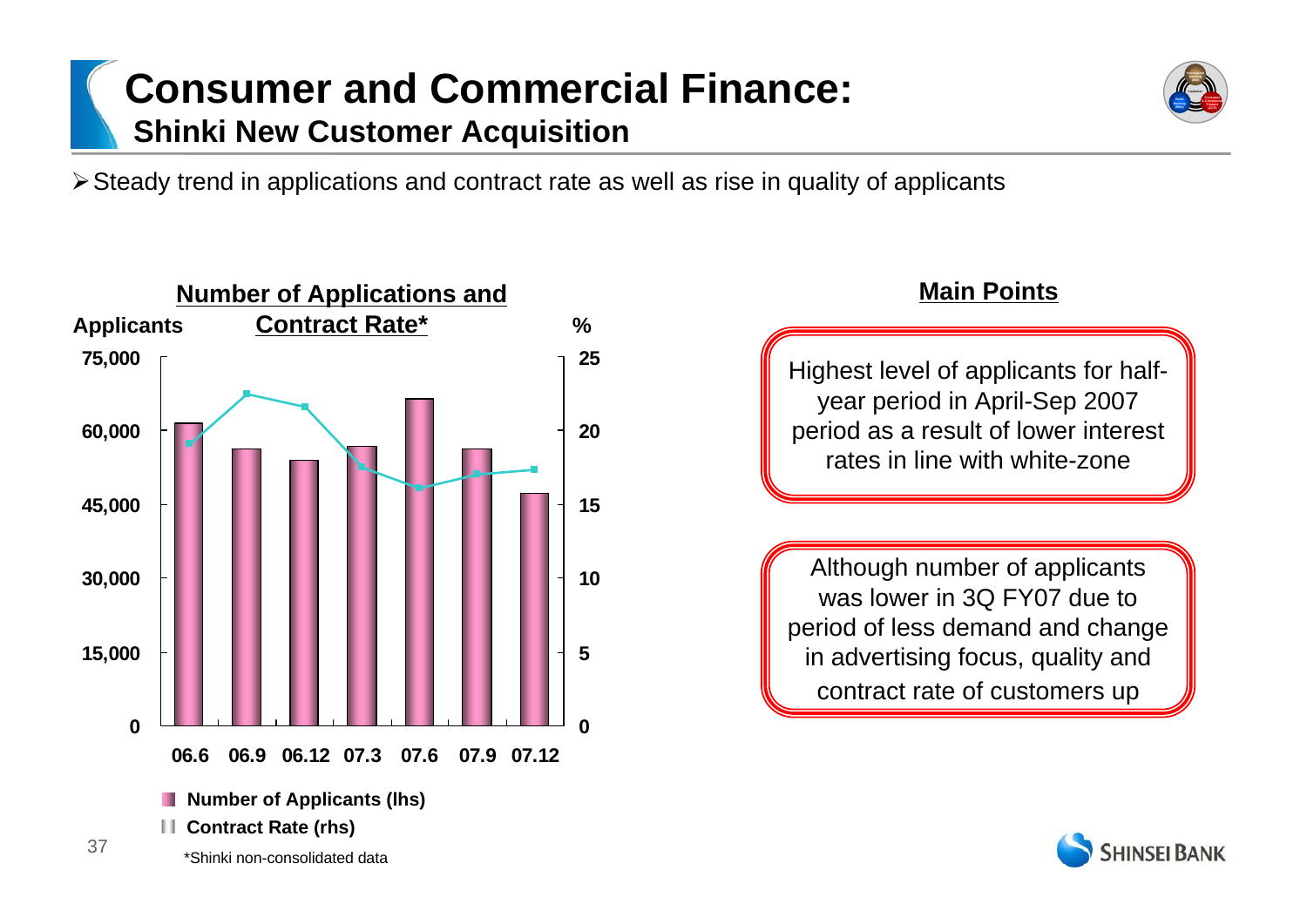# **Contact Information for Shinsei Bank Contact Information for Shinsei Bank**

#### **Shinsei Bank, Limited**

Group Investor Relations Division 2-1-8 Uchisaiwai-cho, Chiyoda-ku, Tokyo 100-8501, Japan Tel: +81-3-5511-8303 Fax: +81-3-5511-5505

Raymond Spencer: GM and Chief IR Officer [Raymond.Spencer@shinseibank.com](mailto:Raymond.Spencer@shinseibank.com)

> Yasuhiro Fujiki: Deputy GM [Yasuhiro.Fujiki@shinseibank.com](mailto:Yasuhiro.Fujiki@shinseibank.com)

Hiroshi Ishii: Deputy GM [Hiroshi.Ishii02@shinseibank.com](mailto:Hiroshi.Ishii02@shinseibank.com)